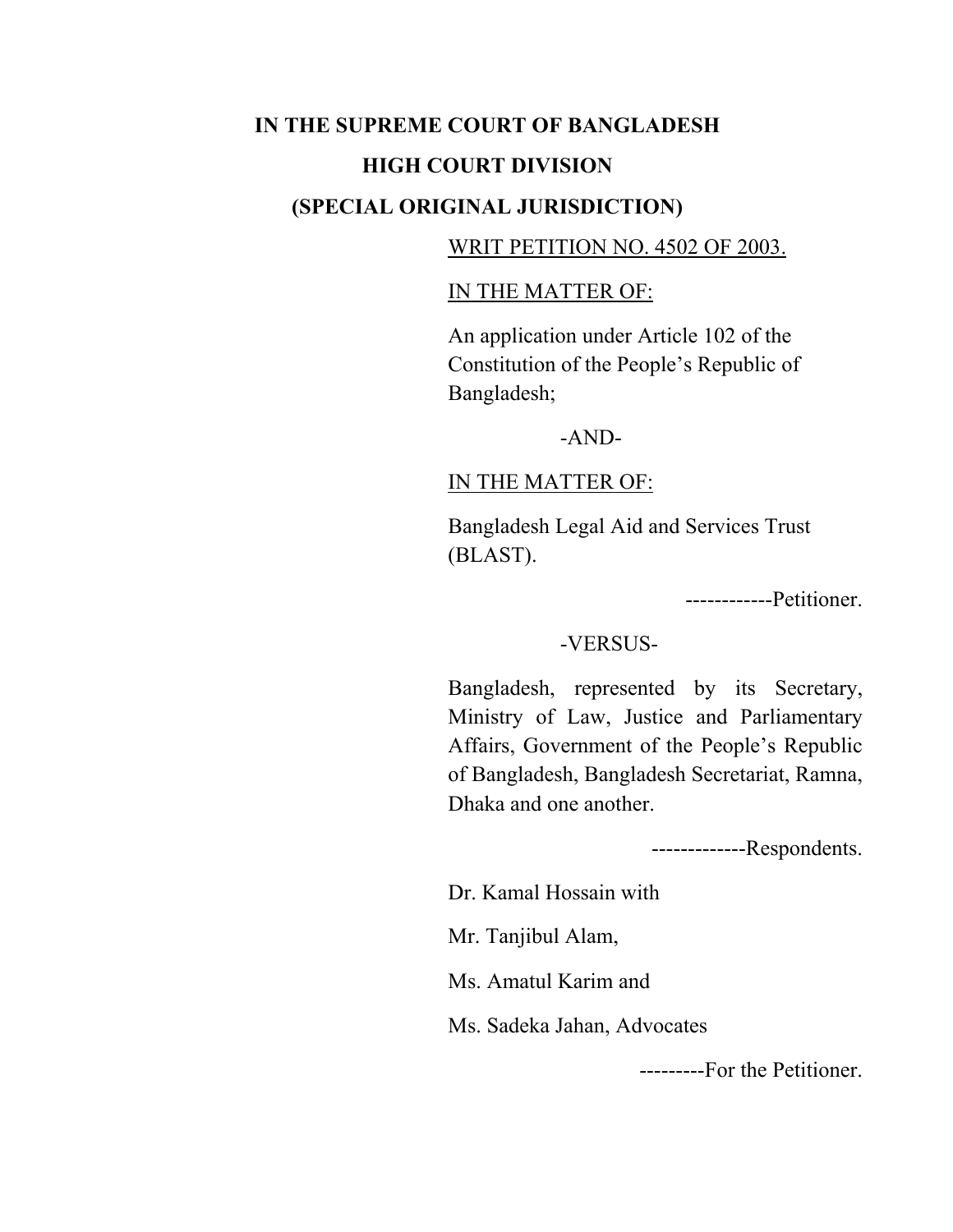Mr. Fida M. Kamal, Additional Attorney General with

Mr. A.H.M. Mushfiqur Rahman, D.A.G.

--------------For the Respondents.

Heard on: The  $25^{th}$  May,  $20^{th}$ ,  $23^{rd}$ ,  $31^{st}$  July and  $1^{st}$  August, 2005.

Judgment on: The 2<sup>nd</sup> August, 2005.

Present :

Mr. Justice A.B.M. Khairul Haque.

And

Mr. Justice A.T.M. Fazle Kabir.

#### **A.B.M. Khairul Haque, J:**

This Rule Nisi was issued at the instance of Bangladesh Legal Aid and Service Trust (BLAST) calling upon the Respondents to show cause as to why the Gram Sharker Ain, 2003 (Act VI of 2003), in particular Section 3 and 4(4) thereof, should not be declared void as being inconsistent with the Constitution and in particular Articles 7, 9, 11, 27, 28, 59 and 60 as being enacted without lawful authority and of no legal effect.

In this petition constitutional and consequent legality of Gram Sarker Ain, 2003 (Act VI of 2003) (the 'ACT' in short) is under challenge. It is stated in the petition that the pre-amble and other provisions show that the Act created an organization which is apparently supportive to the Union Parishad but would essentially undermine its functions which is an admitted local government body, that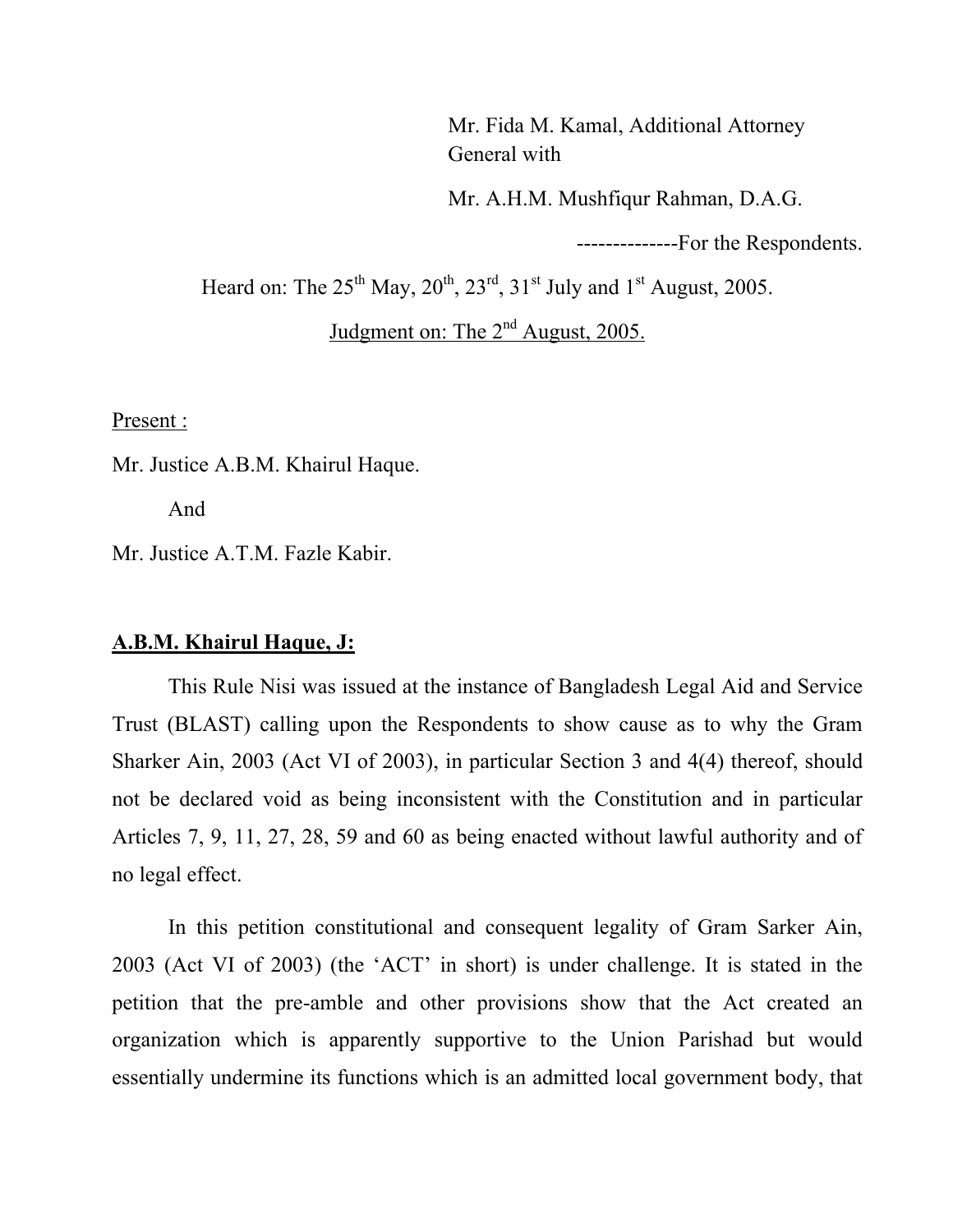the members of the said Gram Sharker, save and except the chairperson are nominated by the Upazila Nirbahi Officer, an executive, as such, it may undermine the workings not only of the Gram Sharker but also of the Union Parishad. It is further stated that since all the members of the Gram Sarker are nominated, this body will have no accountability to the villagers, when they sought to represent, that this is a body corporate created by an Act of Parliament, with definite functions but without any accountability.

This Rule was opposed on behalf of the respondent no.3, Secretary, Ministry of Land, by swearing an affidavit in opposition on 2.8.2003 although no such respondent is impleaded in this writ petition, but from the averments made in the body of the affidavit-in-opposition, it appears that in fact it was sworn on behalf of the Ministry of Local Government, Rural Development and Co-operative Division, the respondent no.2, denying all material allegations in the petition. It is stated in the affidavit in opposition that the Gram Sharker is a parallel body to the elected body of the Union Parishad, rather, it is its supporting body, created in order to assist the development work, maintenance of law and order and constituted for smooth functioning of the Union Parishad, that the Gram Sharker would only assist the Upazila Parishad, in running its administrative functions, that the Writ Petition itself is misconceived and based on misconception of the Articles 59 and 60 of the Constitution, that it is not inconsistent to the provisions of the Constitution, rather, it is enacted by the Parliament as a supportive body to the Union Parishad for ensuring the participation of the grass-root level people in the villages in its development activities. It is further stated that although Gram Sarker, is not a directly elected body but it is formed with the elected persons in order to assist the Union Parishad as its supporting organization but would not interfere or supercede the powers of the Union Parishad. It is further stated that the Gram Sharker is not an extension of the Union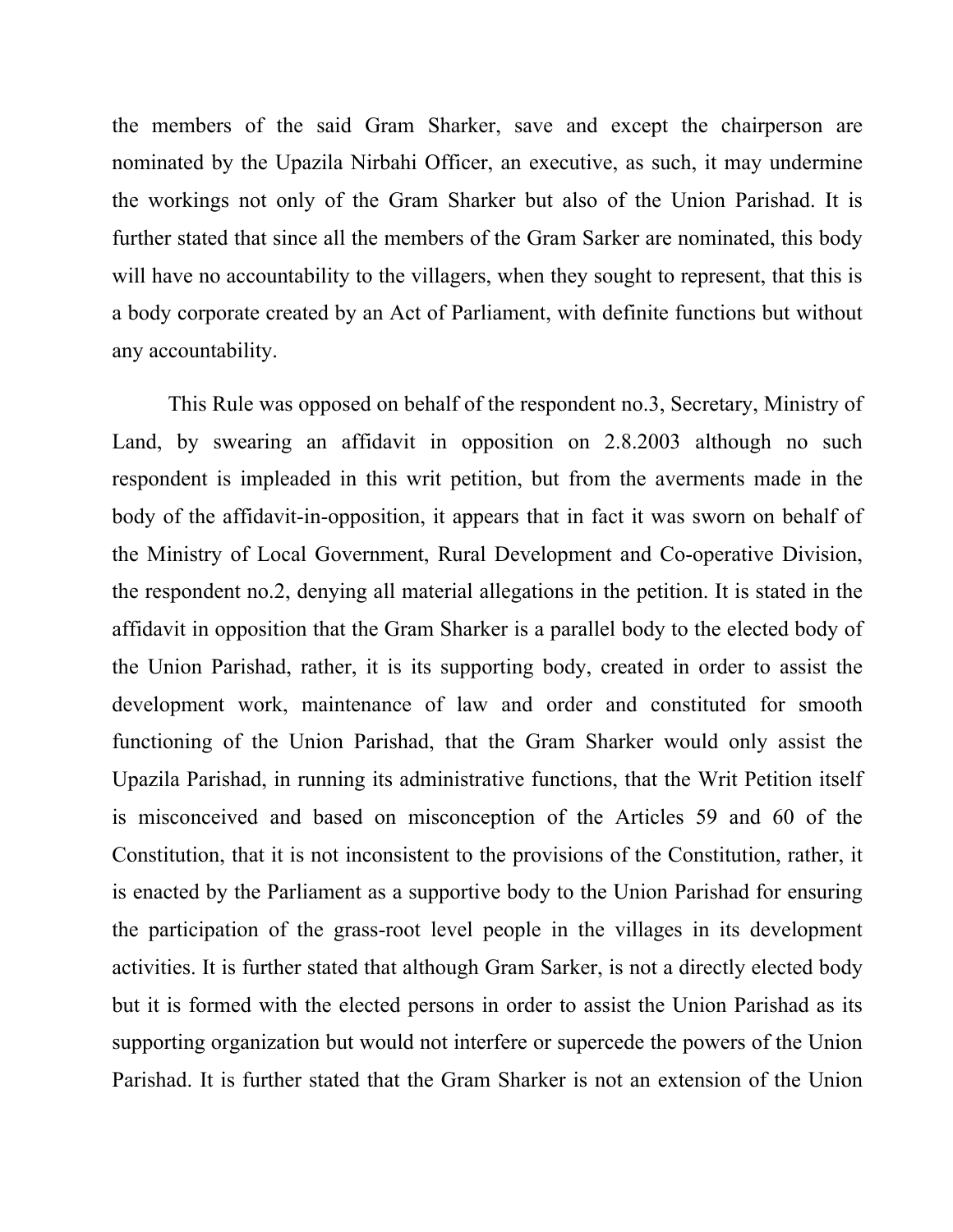Parishad and there is no apprehension of creating two classes of local governments in the country or its destruction or in no way impedes the goal of creating a vibrant system of grass-root democracy. It is further stated that the elected woman member of the Union Parishad would be the adviser to the Gram Sharker and that it is in addition to her duties as a member of the Union Parishad which would enhance her power and is not inconsistent with the provisions of Articles 27 and 28 of the Constitution.

Dr. Kamal Hossain, Advocate, appears with Mr. Tanjibul Alam, Ms. Amatul Karim and Ms. Sadeka Jahan, Advocates, on behalf of the petitioner while Mr. Fida M. Kamal Additional Attorney General, appears with Mr. A.H.M. Mushfiqur Rahman, Deputy Attorney General, on behalf of the respondents.

Dr. Kamal Hossain, the learned Advocate appearing on behalf of the petitioner took us through the various provisions of Gram Sharker Ain and submitted that although the Act was made for the purpose of creating a Gram Sharker, a village government but as a matter of fact these are Ward Sharkers and although it was created as a separate body as stated in both in the preamble and also in sub-section (3) of Section 3 but it would rather impede the functions and workings of the Union Parishad since all 13 of its members are nominated by the Upazila Nirbahi Officer of Circle Officer or a person authorized by them. He submitted that this body instead helping the functions of the Union Parishad would act as a clog on its normal workings and in the long run shall destroy the representative character of the Union Parishad which is a recognized and established local government body for nearly a hundred years. He further submitted that by keeping the provision for nominating as many as 13 members out of the total 15, the representative character of this body has been totally destroyed in violation of the idea enshrined in the Constitution, not on under Articles 7,9,11,59 and 60 of the Constitution but also in the Act itself as spelt out in the pre-amble. He further submitted that this legislation was created for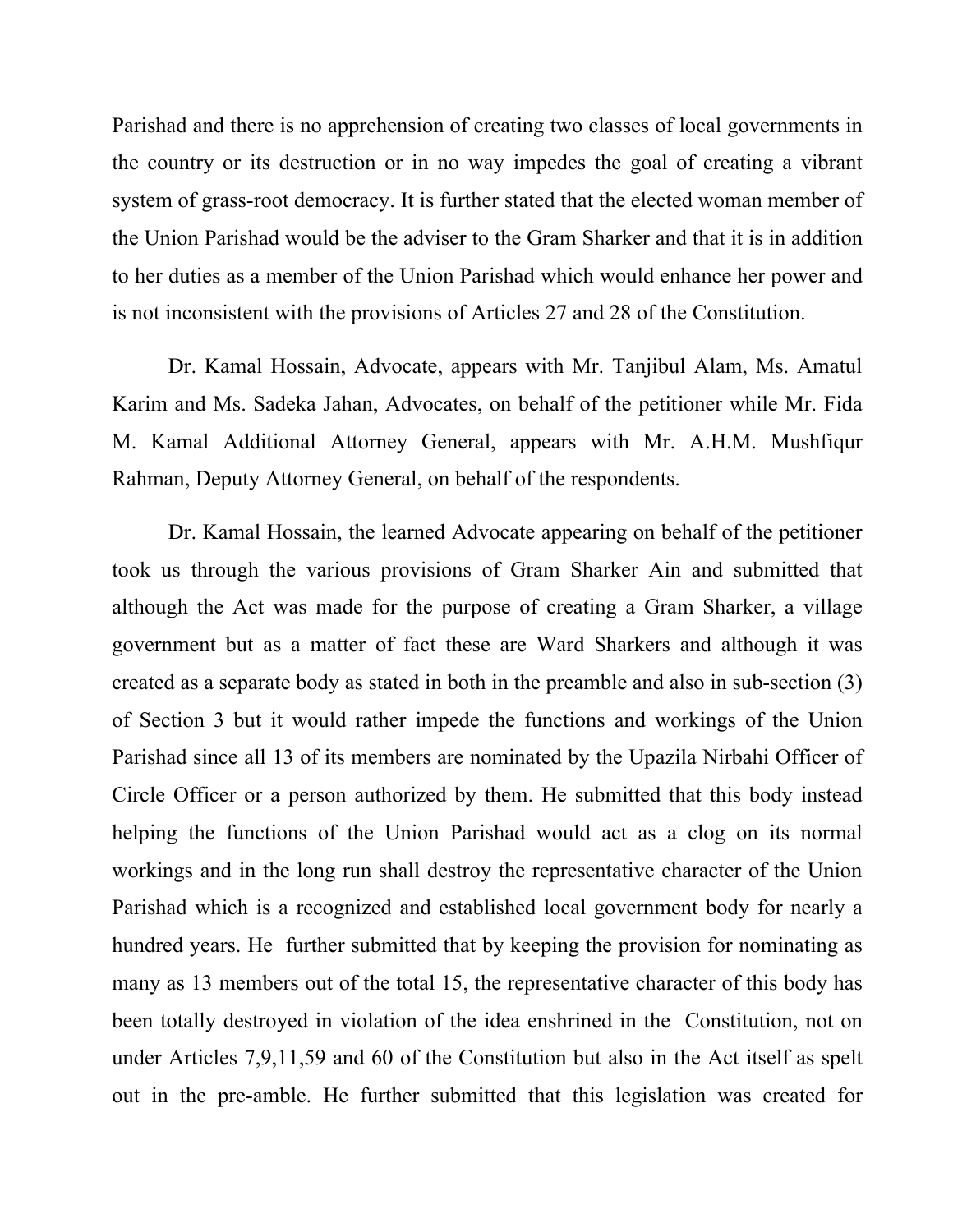collateral purpose and since this was created for a collateral purpose this legislation is an instance of colourable exercise of legislative power on the part of the Parliament and consequently this law is ultra vires to the Constitution and unconstitutional. In support of his argument the learned Advocate relied on the decision in the case of Qudrati Elahi Panir etc. Vs. Government of Bangladesh, represented by the Secretary, Ministry of Local Government, Rural Development and Co-operative 44 DLR (AD) (1992) 319.

On the other hand, Mr. Fida M. Kamal, the learned Additional Attorney General submitted that under Article 65 of the Constitution, the Parliament of Bangladesh is competent to make any law for the welfare of the country of course, however, within the ambit of the Constitution, he hastened to add. He submitted that the whole purpose of the Gram Sharker Act is in the interest of 68 thousand villages of Bangladesh so that the interest of the people living in those numerous villages can be protected as well as enhanced. He further submitted that this Act is an on going process and in commensurate with the constitutional obligations of the Government for the decentralization of powers and functions leading to the development activities in the country down to the Gram Sharkers rooted to the villages itself and in this process there is no intention to obviate the functions of the Union Parishad or any other local government body, rather, the Gram Sharker is created to support the activities of the said local Government body. As such, this body has been created in the interest of the country as a whole. He further submitted that the question of conforming to the requirement of Articles 59 and 60 of the of the Constitution does not arise in the case of Gram Sharker Ain since Gram Sharker is neither an administrative unit not in a manner, of representative character and it is definitely not a local government body, as such, the question of conforming this body within the ambit of Articles 59 and 60 does not arise.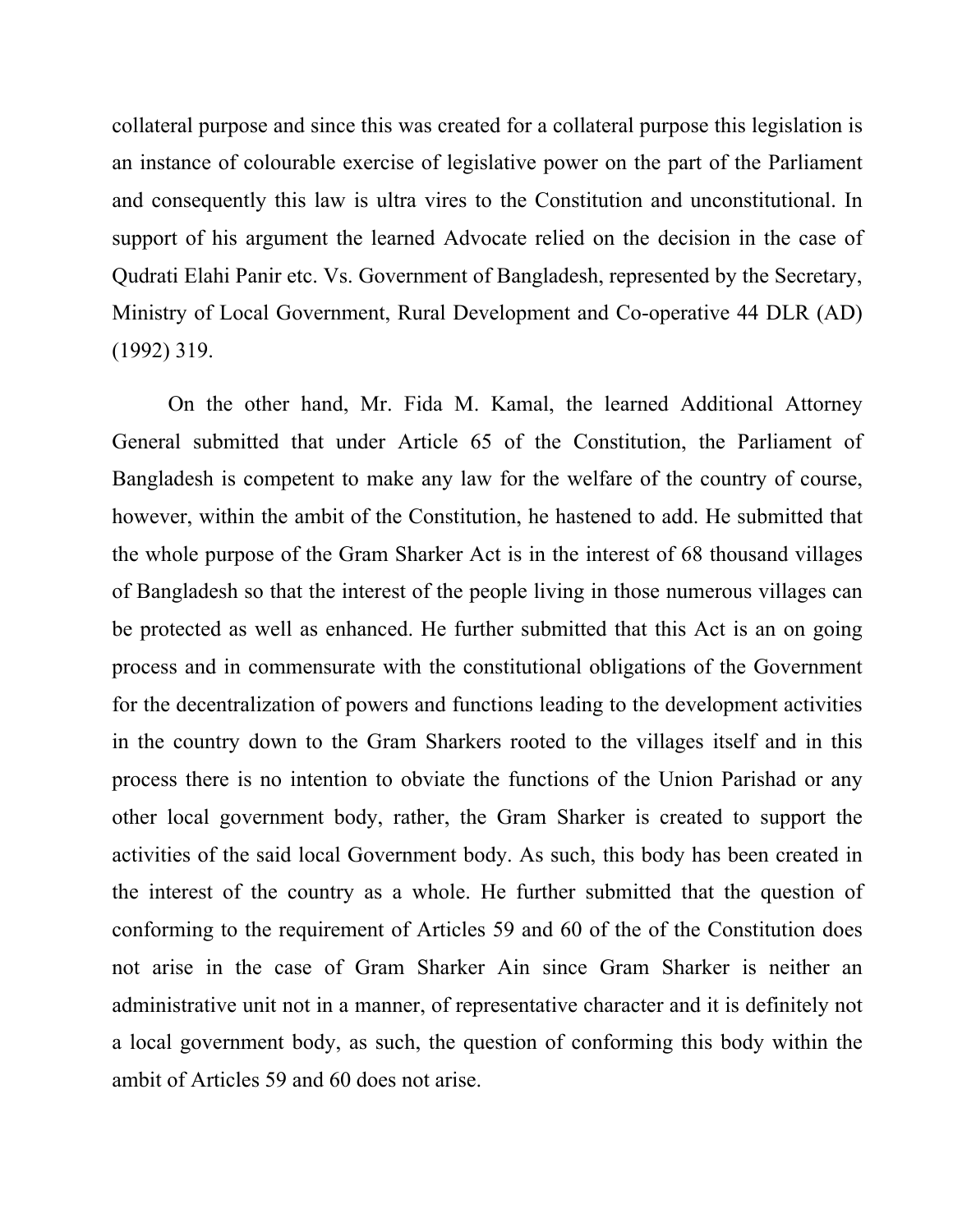The learned Additional Attorney General maintained that this is an auxiliary body headed by the Gram Sarker Prodhan who is an elected member of the relevant Union Prishad, joined by an elected woman member and together they will work along with the representatives of the grass root people of the country, as such, he submitted that instead of having another administrative tier as envisaged in Articles 59 and 60, they would act as supportive body, to the Union Parishad, that the whole purpose of the Act is that the Union Parishad may not be detached itself from the grass root level but would have continuous rapport with the People in the grass-root of the country. Under such circumstances, he submitted that this law was made by the Parliament of the country, the competent legislative body with its legislative competence and in the overall interest of the country, as such, this Gram Sharker Ain is constitutionally valid and intra-vires to the Constitution. In support of his contention the learned Additional Attorney General also relied on the decision of the above noted Qudrati Elahi Panir's case.

We have perused the petition, affidavit-in-opposition and also heard the learned Advocates of both the sides. It appears that earlier there was another law for the village government, namely Asthanio Sharker (Gram Sharker) Ain, 1997 ("'vbxq( miKvi ( MÖvg miKvi) AvBb, 1997) (Act No. XXI of 1997). The said Act was repealed by Section 27 of this Act. This Gram Sharker Ain, 2003, was published in Bangladesh Gazette on 27.3.2003.

During hearing of the writ petition, both the parties relied on the case of Kudrat-E-Elahi Panir V. Government of Bangladesh 44 DLR (AD) (1992) 319, in support of their respective contentions, as such, we would consider this decision at same details.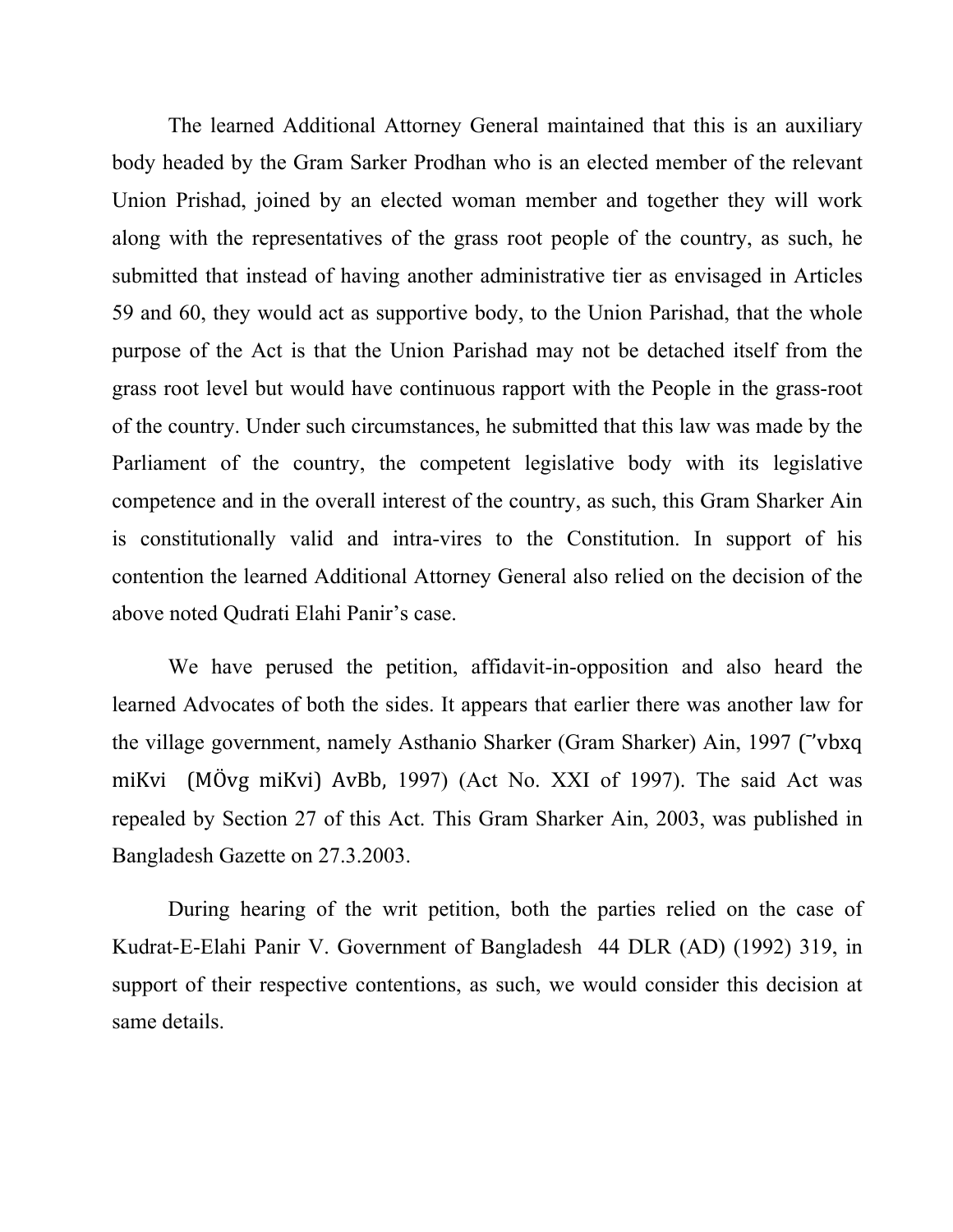Under the local Government (Upazila Parishad and Upazila Administration Reorganization) Ordinance, 1982 (Ordinance No. LIX of 1982) as amended, the administration at the Upazila level was re-organized and Upazila Parishad was constituted. Repeal of this Ordinance by the Ordinance No. XXX VII of 1991 which was subsequently made into an Act, namely, Act II of 1991, was challenged in this case, as ultra vires to Articles 59 and 60 and other provisions of the Constitution.

Shahabuddin Ahmed, C.J, traced the history of the Local Government institutions in this sub-continent in some details before embarking on the issues at hand. In dealing with the question as to the requirement that local Government can only be made in respect of an administrative unit, his Lordship held at para-28:

> "28. Article 152(1), already quoted, has given a particular meaning of "administrative unit". It means "a district or other area designated by law for the purpose of Article 59" Local Government in every administrative unit, therefore, means a local government either in a district or in any other area specifically designated by law. Learned Attorney General's contention is that for the purpose of establishing a local Government in a district, the district should also be designated as an administrative unit. Mr. Ishtiaq Ahmed differs from the view and argues that as a district has been specifically included in the definition of "administrative unit", no separate designation is necessary for setting up a local government there. He further contends that as Upazilas, Unions and municipalities are within the territorial 'limit' of a district, no separate designations of these areas also is necessary for establishing local governments there. He has tried to argue that if any local government is to be established in an area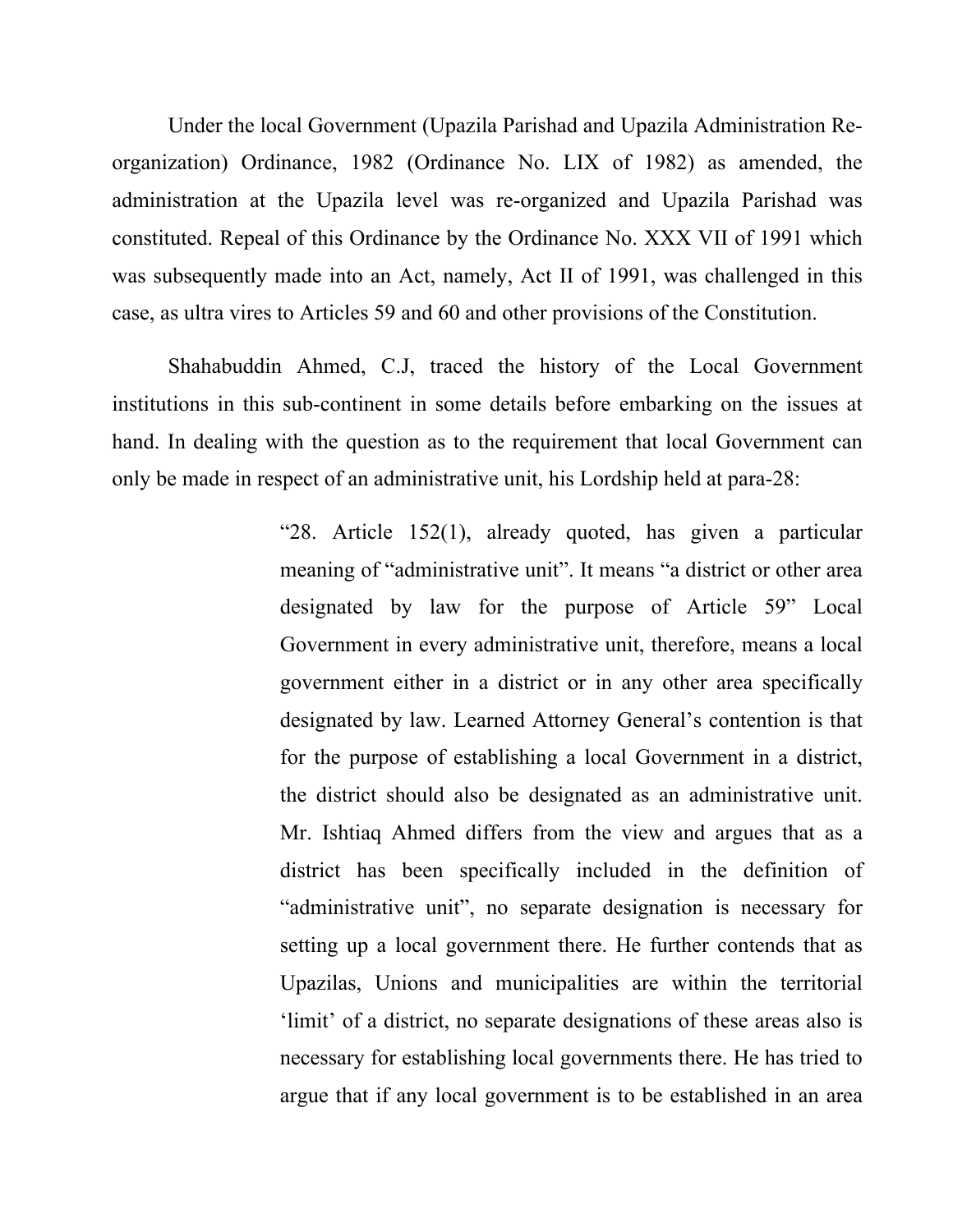involving more than one district, then only a designation of that area as an administrative unit will be necessary.

Elaborating the principle in respect of an 'administrative unit' his Lordship held at para-29:

> "29.For true construction of Article 152(1) defining an administrative unit the primary rule of construction will be sufficient in this case. It is the words used in this Article which will give its meaning. The words in this Article are simple, clear and unambiguous, and on reading these words together a definite meaning emerges. For the purpose of finding out the legislative intention behind this provision no further effort need be made. In this Article the words "District or any other area" are to be read conjunctively, and if it is done.

> a "district" is found to be an administrative unit, and for the purpose of Article 59, that is to say, for establishing a local Government there, no designation by law is necessary. But as regards "any other area" it will be an "administrative unit". Only if it is specifically designated as such by law".

The requirements that a local government institution must conform to the provisions of Articles, 59, 60 or 152(1) of the Constitution, his Lordship held at para-31;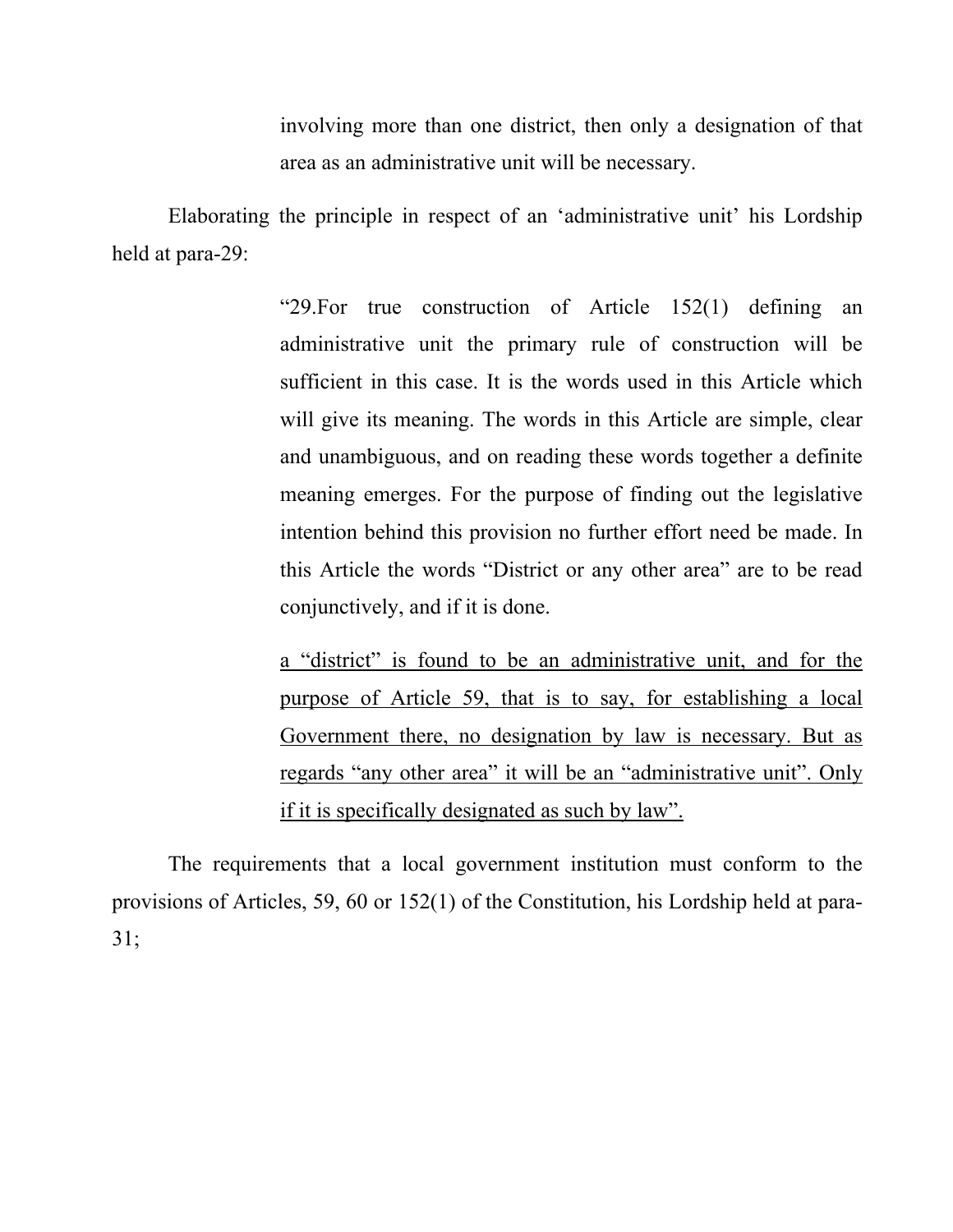"31. …… Now that these provisions of the Constitution are back all local bodies shall have to fulfill these constitutional requirements".

In considering the contention of the learned Attorney General, as in this case, that without fulfilling the said requirements of the Constitution, the Legislature may also establish local governments, his Lordship held at para-32;

> "32………… If so, there will be two classes of local governments in the country; one under the ordinary law and the other under the constitution. This will lead to a situation not contemplated by the Constitution.

> has made specific provisions as to local Government, only these provisions shall have to be followed and complied with".

A.T.M. Afzal, J. (as his Lordship then was) held that contention of the learned Attorney General as mischievous', observed as follows at para-52;

> "52. The contention of the learned Attorney General that the Legislature may without designating an area as an administrative unit for the purpose of Article 59 in exercise of its plenary legislative power (Article 65) establish local Government is mischievous as it would amount to defying the mandate of Articles 59 and 60 which cannot be permitted. The argument, therefore, must be rejected".

On the said contention of the learned Attorney General, Mustafa Kamal, J. (as his Lordship then was) also agreed with the learned Chief Justice, in this respect, as observed at para-69.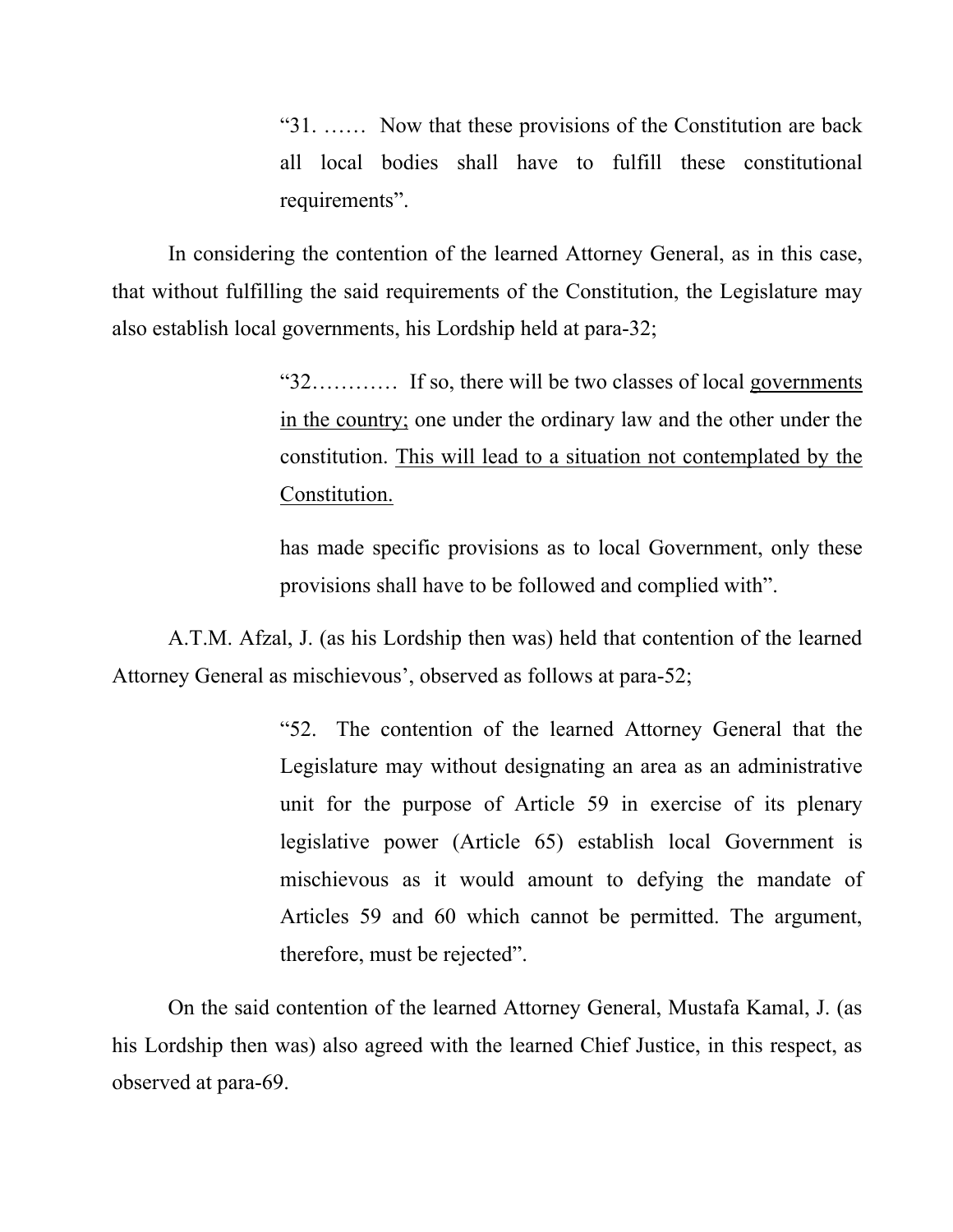In holding that the Upazila Perishad is not a local government institution, Shahabuddin Ahmed, C.J. held at para-40;

> "40………..while dealing with the question as to whether the Upazila is an administrative unit we have found that it is not, and as such, an essential constitutional requirement for the Upazila Parishad to be a local government is not fulfilled. We have also found that the Upazila Parishad is not also wholly an elected body. This Parishad is therefore not a local government under the Constitution. Abolition of such a body violates no provision of the Constitution so as to attract the relief under Article 102 of the Constitution".

A.T.M. Afzal J, in accepting the contention of Syed Ishtiaq Ahmed, observed at Para-51.

> "51. As to his submission that by the aforesaid provision in Section 2(2) (kha), there was a covert attempt to continue the Upazilla Parishad through the Government servants in violation of the mandate in Article 59 that local Government should be entrusted to elected bodies, even though the repealing Ordinance / Act professed merely to abolish the Upazila Parishad and thus the same was colorable legislation. I think there is not such to add after what has been stated in the judgments of the learned Chief Justice and Mustafa Kamal J, Mr. Ahmed is right in his contention that the provisions of Articles 59 and 60 are limitations on the plenary legislative power of the Parliament in the field of Local Government".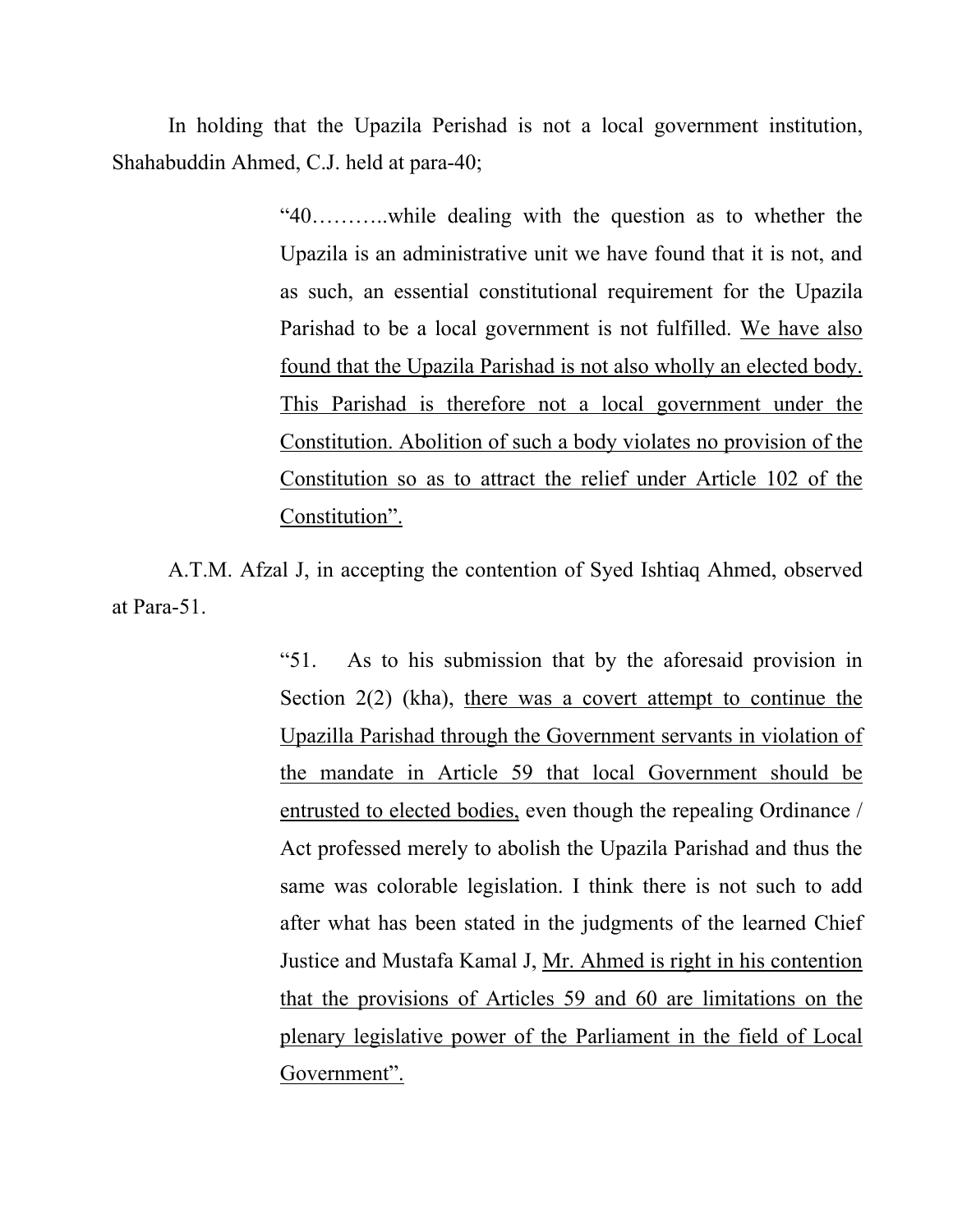In concurring with the learned Chief Justice and Mustafa Kamal, J, his Lordships held at para-55;

> "55……….. I agree, that the Upazila Parishad not being a local Government within the meaning of Article 59, the abolition of such a body violates no provision of the Constitution. I would add that even if it were a local Government in terms of Article 59 even then the abolition thereof in the circumstances and as averred by the Government cannot be said to be violative of any provision of the Constitution. Upazila Parishad may not have been local Government strictly in terms of Article 59 but then it cannot be denied that it has all the attributes of a local Government ............."

Because, his Lordship further held at para-57:

"57……….. There is no constitutional limitation in Article 59 that the legislature cannot abolish a local government of a particular tier if it is considered necessary ..................."

Mustafa Kamal J, in considering the concept and characteristics of a local government observed at para 67;

> "67……….. Local Government, as a concept and as an institution, was already known to have possessed certain common characteristics, namely, local elections, procedure for public accountability, independent and substantial sources of income, clear areas for independent action and certainty of powers and duties and the conditions under which they would be exercised  $\ldots$  .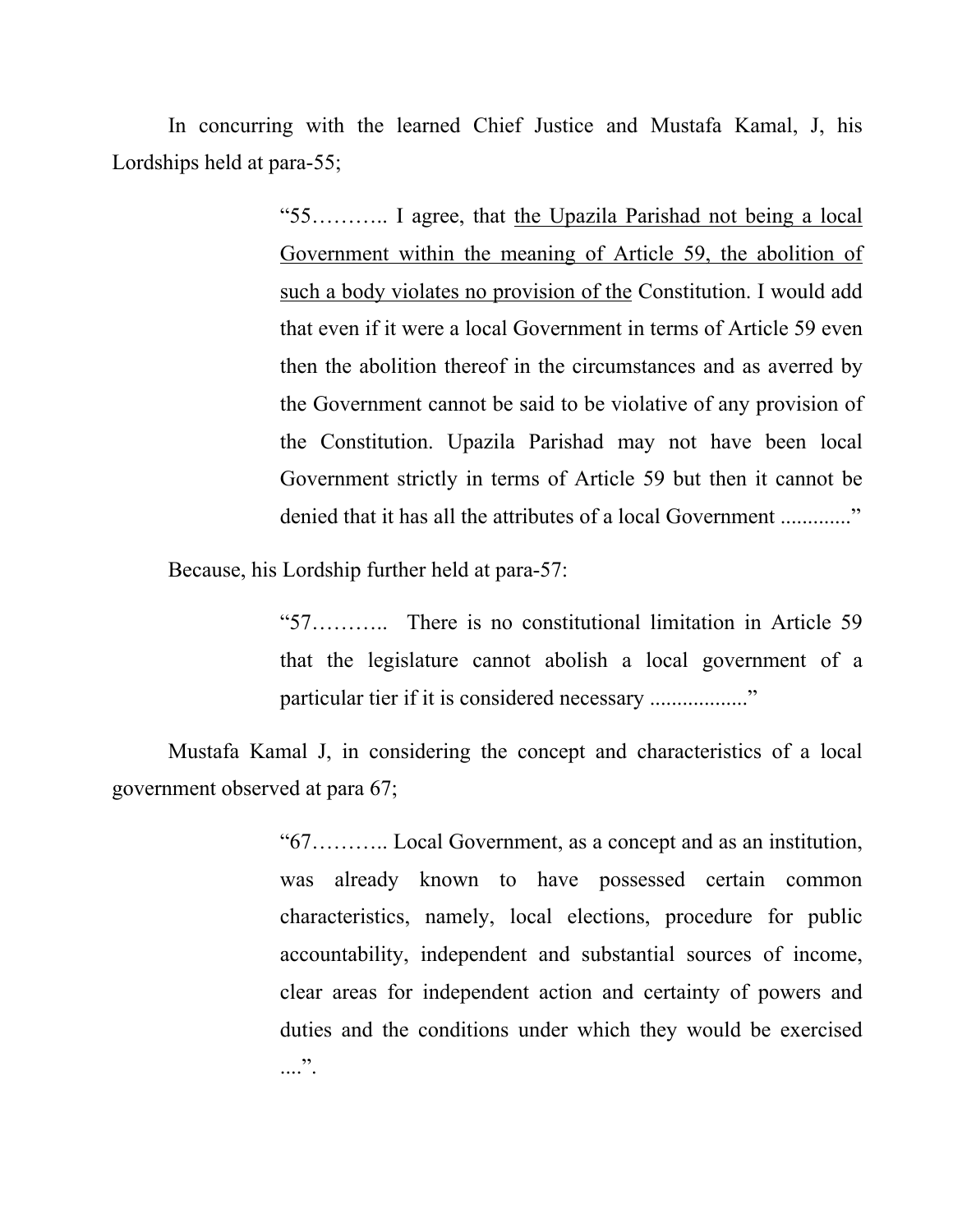On the requirements of law for designating an administrative unit his Lordship held at para- 71;

> "71. Fourthly, the first step that has to be taken to bring a local Government law in conformity with Article 59 is that parliament will have to designate by law administrative units of the Republic where it will either continue the existing Local government institutions or create new ones. The term "administrative unit" is a term of the Constitution having a definite meaning in Article 152 (1). A designation by law for the purpose of Article 59 is necessary in order to create as "administrative unit". But after designating an area as an "administrative unit". Parliament is not obliged to set up a local government therein. The Constitution does not mandatory require Parliament to do so. It does not say "There shall be a local Government in every administrative unit of the Republic", Article 59 only says, "Local Government in very administrative unit of the Republic" i.e. if and when a local government is set up in an administrative unit. Article 59 does not mean conversely that local government in areas which are not designated as administrative units may be entrusted to bodies composed of persons to be decided by Parliament, elected or nominated. That will be colorable legislation".

> > (The underlines are mine).

The purpose of the Gram Sharker Ain, 2003, as it appears from its preamble is to establish a village government of representative character, with the purpose to support the workings of the Union Parishad.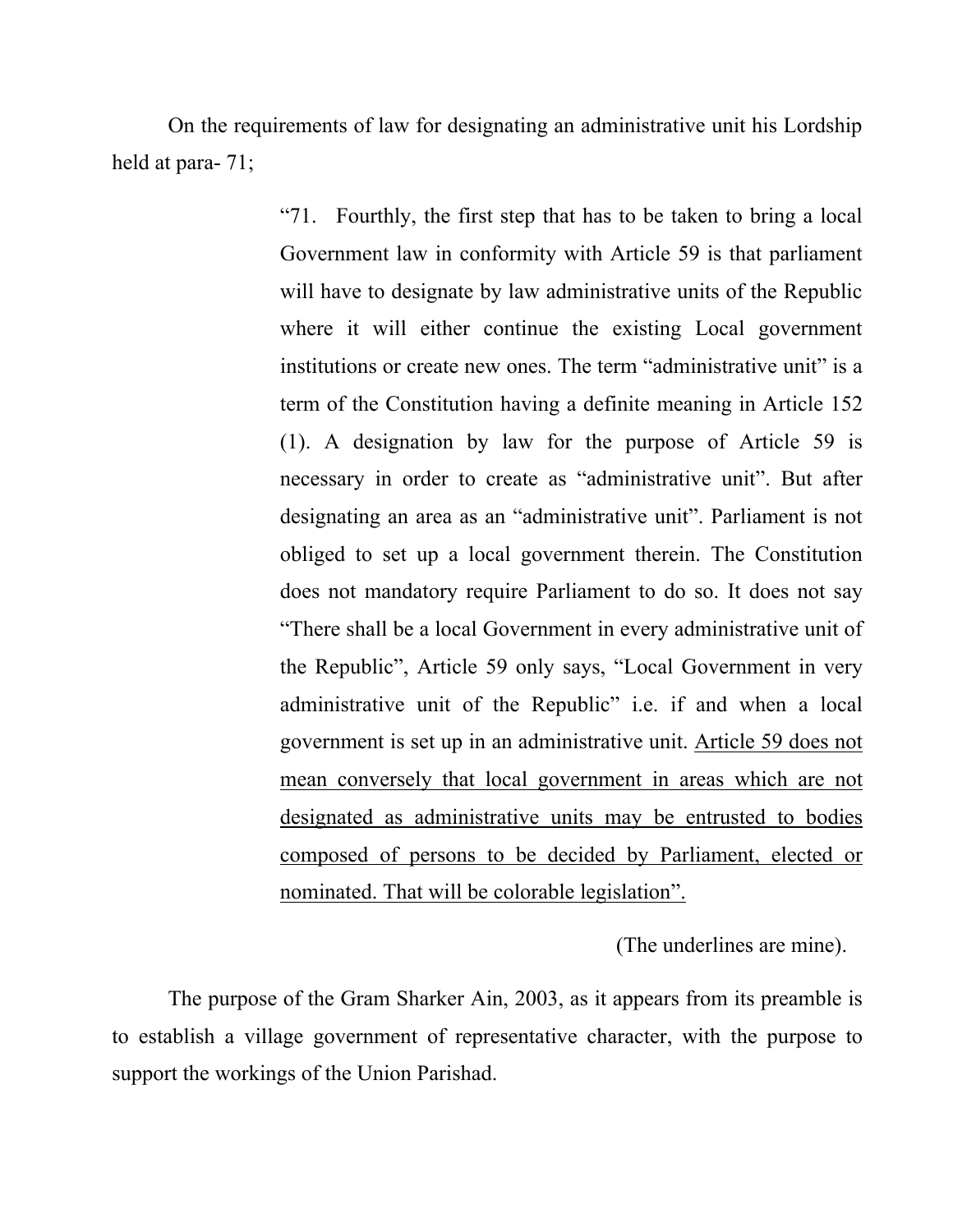Section 2 gives the definition of various organs of the Gram Sharker. Section 3 forms the Gram Sharker as a corporate body.

Sub-section (3) of Section 3 reads as follows:

 $\tilde{O}$ MÖvg miKvi GKwU mswewae× ms"v nB‡e Ges Bnvi "vqx avivevwnKZv I GKwU mvavib mxj‡gvni vwK‡e Ges GB AvB‡bi weavbvejx mv‡c‡¶, Bnvi "vei I A"vei Dfq cÖKvi m¤úwË AR©b Kwievi, AwaKv‡i ivwLevi Ges n<sup>-</sup>—vš—i Kwievi ¶gZv\_vwK‡e Ges Bnvi bv‡g gvgjv `v‡qi Kwi‡Z cvwi‡e ev Bnvi wei"‡× I gvgjv  $\forall$ ‡qi Kiv hvB $\ddagger$ eÓ|

Sub-Section (4) of Section 3 narrates that this Gram Sharker has been established as a supportive body to the Union Parishad.

Sub-Section (4) of Section 3 reads as follows:

 $\dot{O}$  (4) GB AvB‡bi Aaxb MÖvg miKvi msweav‡bi Aby‡"Q` 152 (1) G msÁvwqZ cÖkvmwbK GKvsk wnmv‡e Mb nB‡ebv, Z‡e Bnv BDwbqb cwil $\ddagger$ 'i mnvqK msMVb nB $\ddagger$ eÓ|

The constituents of the Gram Sharker has been narrated in section 4. Sub-Section (1) of Section 4 envisages that a Gram Sharker shall be composed of one Gram Sharker Prodhan, one adviser and 13 members in each of the wards in the union, Sub-section (2) states that the member of the Union Parishad of the concerned ward shall be the head of the Gram Sharker and the member from the reserved seat of the Union Parishad shall be its adviser. Besides, there shall be 13 members in the Gram Sharker who be nominated by the concerned authority as envisaged in subsection 5 of Section 4.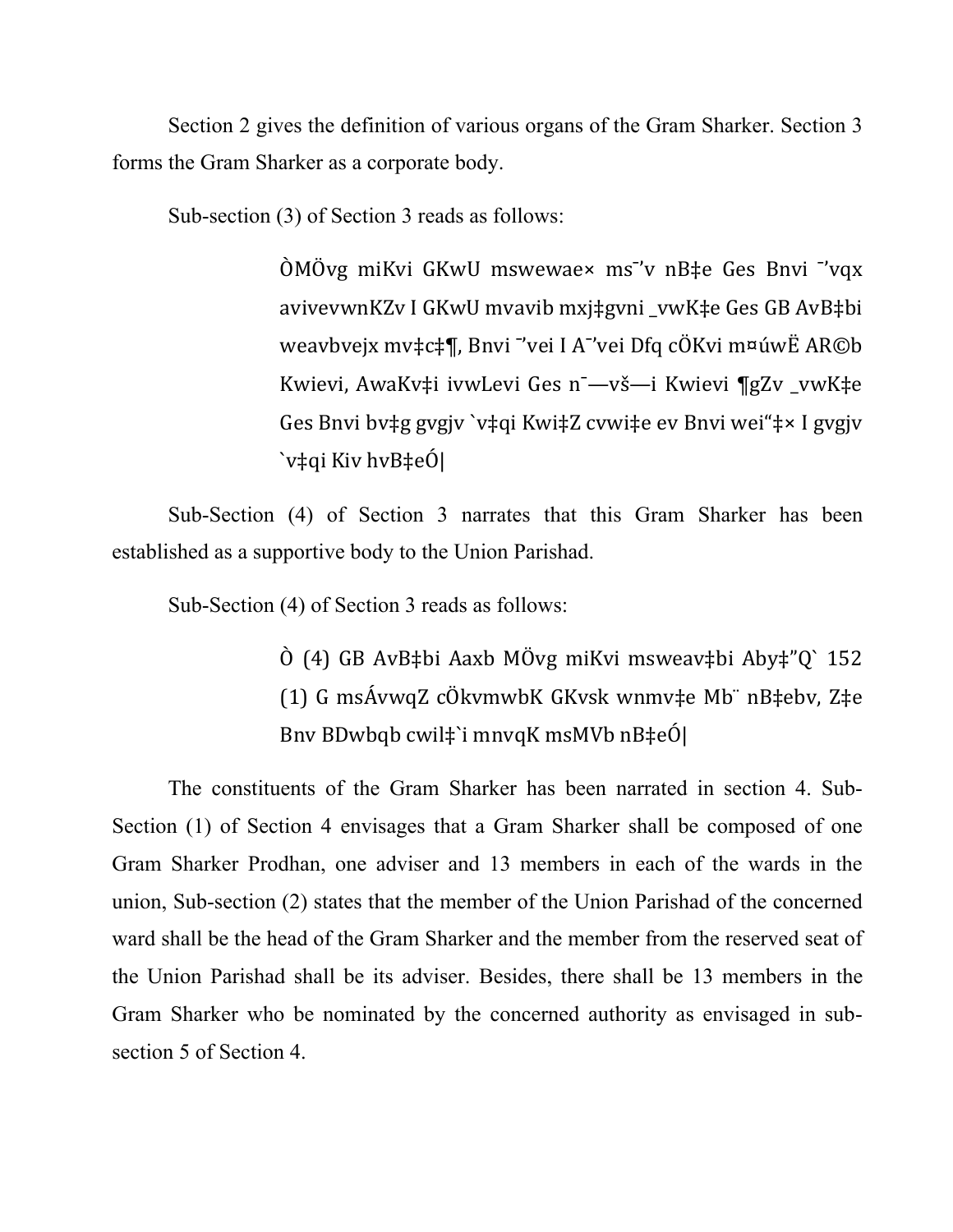The said authority would nominate the following 13 members as stated in Sub-Section (4) of Section 4 reads as follows:

Sub-Section (4) of Section 4 reads as follows :

- (4) wbgœ ewY©Z e w<sup>3</sup>MY m`m wnmv‡e g‡bvbxZ nB‡e-
- (K) GKRb $Mb$ "gvb"  $e^w$ <sup>3</sup>,
- **(L)** GKRb( cÖwk¶bcÖvß( MÖvg( cÖwZi¶v( evwnbxi( gwnjv( m`m¨mn wZbRb gwnjv;
- **(M)** GKRb cÖwk¶bcÖvß MÖvg cÖwZi¶v evwnbxi cvi"l m`m¨;
- $(N)$  GKRb K…lK;
- **(O) `yBRb\$fygxnxb\$K…lK;**
- **(P)** GKRb mgevq mwgwZi m`m¨;
- **(Q)** GKRb  $gyw^3 \n\ddagger hvxv;$
- $(R)$  GKRb wk $\mathcal{K}$ ;
- **(S)** GKRb e emvqx; Ges
- **(T)** GKRb wPwKrmK ev †ckv Rxwe:

It is spelt out in sub-section (5) of Section 4 that the members would be nominated under the supervision and control of the concerned authority and in case of any dispute regarding such nominations, the decision of the concerned authority shall be final.

Sub-Section (5) of Section 4 reads as follows:

 $\hat{O}(5)$  Iqv‡W©i †fvUvi ZvwjKvq bvg Ab©fy<sup>3</sup> Av‡Q Ggb †fvUvi‡`i‡K( Aby¨b( GK`kgvs‡ki( Dcw"'wZ‡Z(mvaviY(mfvq( mg‡SvZvi wfwˇZ, cwiPvjbvKvix KZ©"c‡¶i ZË¡veav‡b I mfvcwZ\\ti2; m`m"MY g\ti2bvbxZ nB\teb: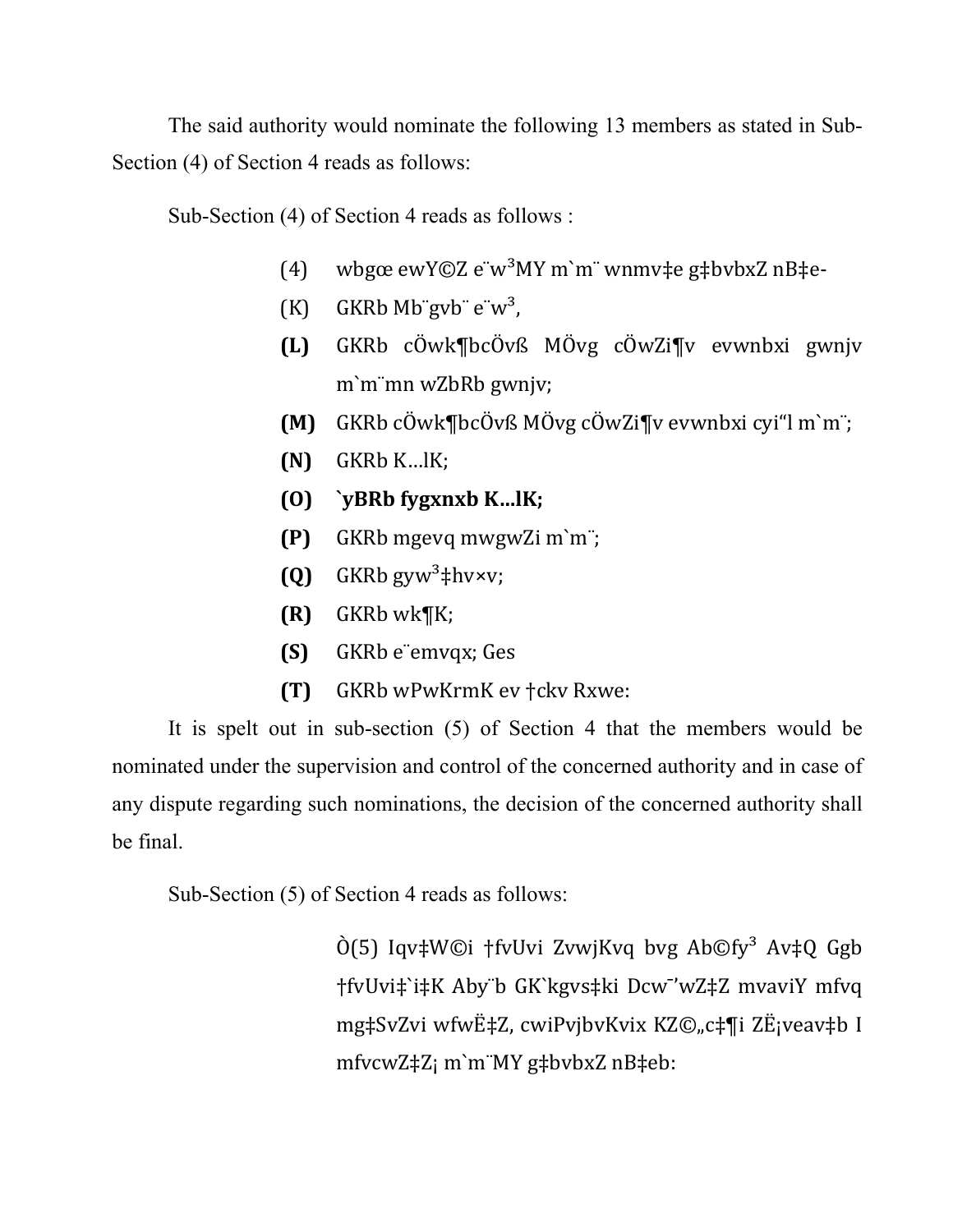Z‡e kZ© \_v‡K †h, Dnv g‡bvbq‡bi †¶‡Î †Kvb gnZ‡ØZv †`Lv( w`‡j( cwiPvjbvKvix( KZ©"c‡¶i( wmÜvš—B( Pzovš ewjqv Mb¨ nB‡eÓ|

It may be noted that sub-section (4) of Section 3 quoted above mentioned that this Gram Sharker shall not be a part of an administrative organ of the Government and it is also stated therein that it would, rather be a supportive body to the Union Parishad.

The learned Additional Attorney General on drawing our attention to the various provisions of this Act, especially those as mentioned above, submitted that this Act has been enacted by the Parliament, in its legislative competency, in order to perform the functions as mentioned in Section 16 of the Act, in Commensurate with that of the various functions of the Union Parishad which is an elected local government body, in order to support its various functions. The objections raised in this regard by Dr. Kamal Hossain are that merely in order to support the aforesaid elected body, this non-representative body of persons who admittedly would be nominated by the bureaucrats, put a clog on the functions of the elected representatives of the aforesaid local government body, thereby would frustrate not only the functions of the Union Parishad but also its elected representatives, enshrined so loftily in Articles  $7,9,11,59$  and 60 of the of the Constitution and would tend to make a mockery of those democratic principles accorded to aforesaid admitted local government body.

In the back drop of this legal position let us now examine the legality of the present Act as appears firstly from the pre-amble of the Act as stated above which envisages that this Gram Sharker will be a supportive organization but at the same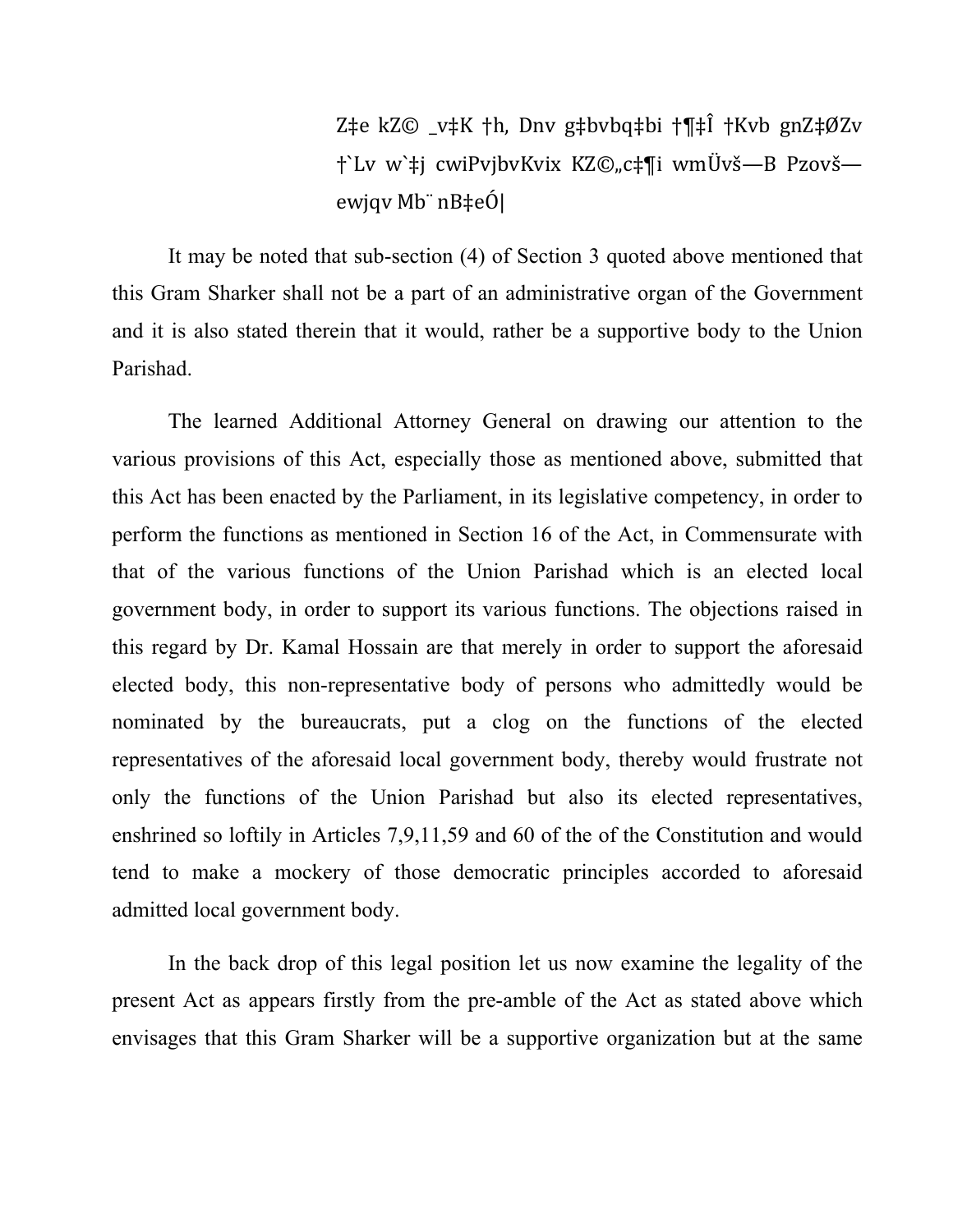time it envisages that the said Gram Sharker will be a representative body  $(c\ddot{O}$ w $Z$ w $b$ wa $Z$ ; $g\sim jK$ )

The preamble of the Act reads as follows:

 $\hat{O}$ ‡h‡nZz Z…Yg~j ch©¨v‡q MÖvgxb RbMb‡K Dbœqb Kg $\mathbb{C}$ Kv $\ddagger$ Û m¤ú  $\alpha$ <sup>3</sup>Zv Kiv I Zuvnv $\ddagger$ i mvwe $\mathbb{C}$ K Dbœhb wbwðZ Kivi D‡Ï‡k¨ BDwbqb cwil‡`i mnvqK msMVb wnmv‡e cÖwZwbwaŸZ;g~jK MÖvg miKvi MVb Kwiqv MÖvgxb RbM‡bi mvwe©K Dbœqb wbwðZ Kiv mgxPxb I cÖ‡qvRbxq;Ó

(The underlinings are mine)

It appears from the pre-amble that the character of the Gram Sharker would be of representative in nature (cOwZwbwaZ<sub>i</sub>g~jK). Its purpose would be to involve the villagers in the development works in the grass-root level and also to be a supportive organization to the Union Parishad.

In this connection, it should be noted that the pre-amble gives the scope of the statute in short. Although not an enacting part it gives an idea about the background purport, objects and subject- matter of the Act in question.

In explaining the principle, Lord Morton, in the case of A.G.V. H.R.H Prince Ernest Augustus of Hanover (1957) 1 All ER 49 (HL), held at page 60D.

> "In fact, if the preamble were clear one way and the enacting part were equally clear the other way, there cannot be no doubt that the latter must prevail".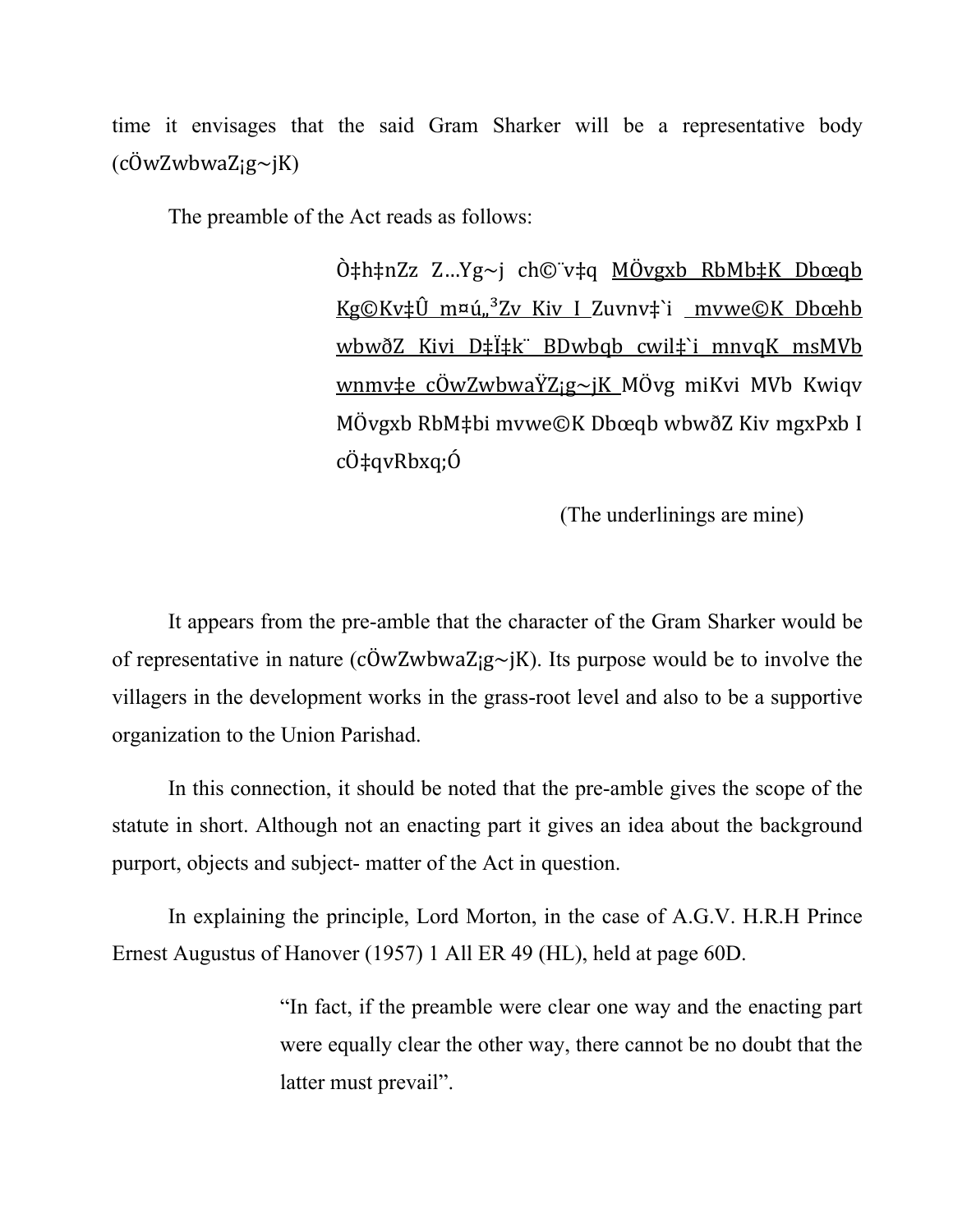In the same case, Lord Somervell propounded the principle thus at page-62 DE:

> "Preambles differ in their scope and, consequently, in the weight, in any, which they may have on one side or the other of a dispute. There can be no rule. If, in an Act, the pre-amble is a general and brief statement of the main purpose, it may well be of little, if any value. The Act may, as has been said, go beyond or, in some respects, fall short of, the purpose so briefly stated. Most Acts contain exceptions to their main purpose, on the meaning of which such a pre-amble would presumably throw no light. On the other hand, some general and most local Acts have their limits set out in some detail. I will not hazard an example, but there may well be cases in which a section read with the preamble, may have a meaning different from that which it would have if there were no preamble. A court will, of course, always bear in mind that a preamble is not an enacting provision, but I think it must have such weight as it can support in all contests as to construction".

His Lordship earlier held at 62 B:

"If, however, having read the Act as a whole, including the preamble, the enacting words clearly negative the construction which it is sought to support by the pre-amble that is an end of it".

(The underlinings are mine).

The same principle was also followed by the Court of Appeal in the case of Oliver Ashworth (Holdings) Ltd. Vs. Ballard (Kent) Ltd. (1999) 2 All ER 791 (805, 806).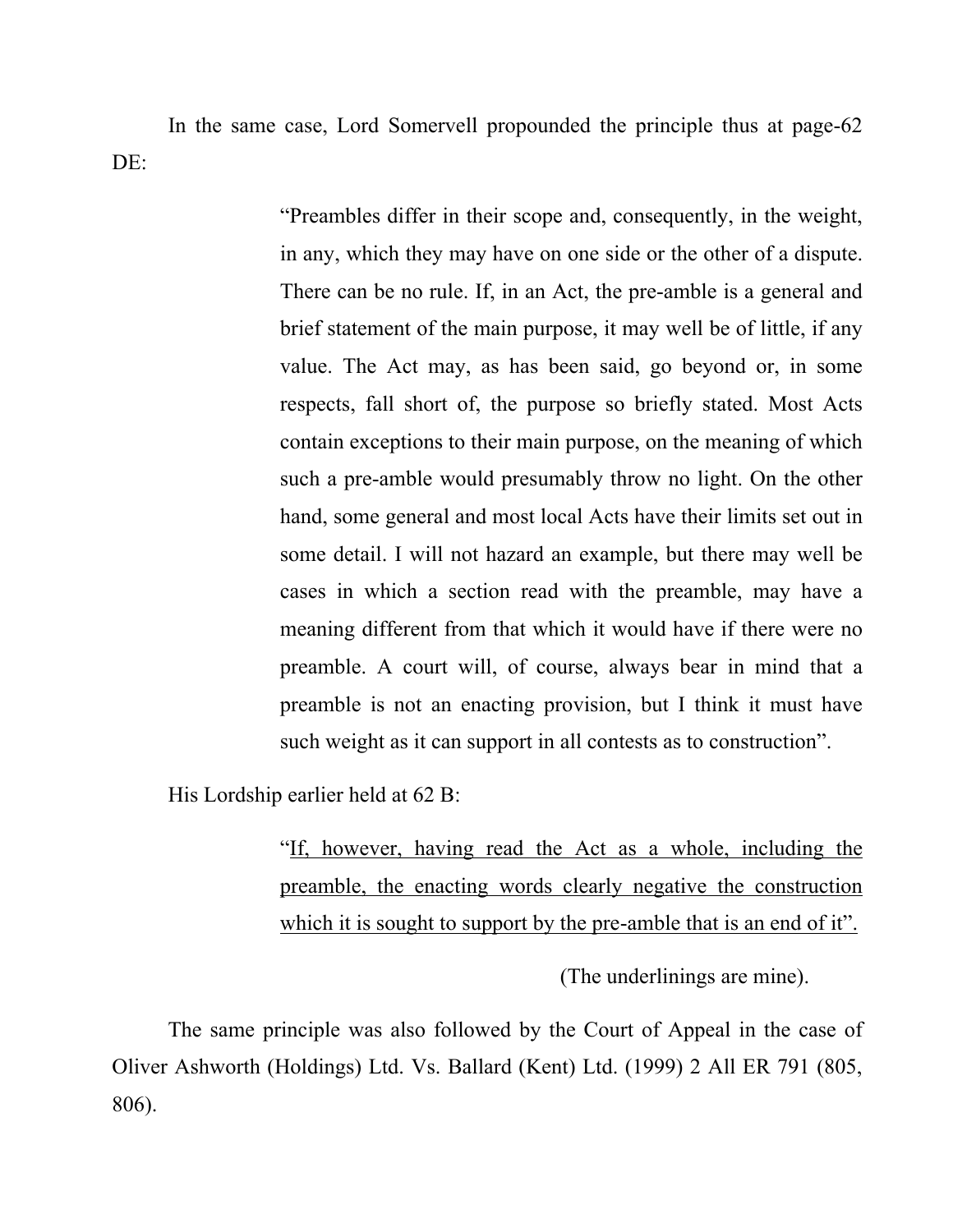Since the Gram Sharker is highly projected as of representative character even though its members are not elected and also as supportive body to the Union Parishad, let us first trace the history of local government in villages and unions in this part of the world.

The village in some form or other, is in existence from time immemorial, so also the village head-men, council of elders, panchayets, in the villages in various names in different places in various times. They are respected by the villagers and their decisions on various problems which crop up from time to time, are being obeyed still today, without any legal sanction as such.

Under the British Rule, the District Magistrates used to appoint village panchayets for each village. It was empowered to appoint village choukiders and also to levy tax on the holding of the villages under the provisions of various laws, in order to maintain the choukiders and for construction of small roads and culverts and also for its maintenance.

Under the provisions of Bangal Local Self- Government Act, 1885 (Act III of 1985), three tiers of local governments were established, District Boards for the districts excluding the Municipal areas, Local Boards, consisted of five to nine elected members with the provisions for appointment of other members by the Divisional Commissioner. The members elected a Chairman from amongst themselves.

The Bengal Village Self Government Act, 1919 (Act V of 1919) renamed the Union Committee as the Union Board. It provided that two- third members would be elected by the rate-payers and the rest one-third would be nominated by the Government.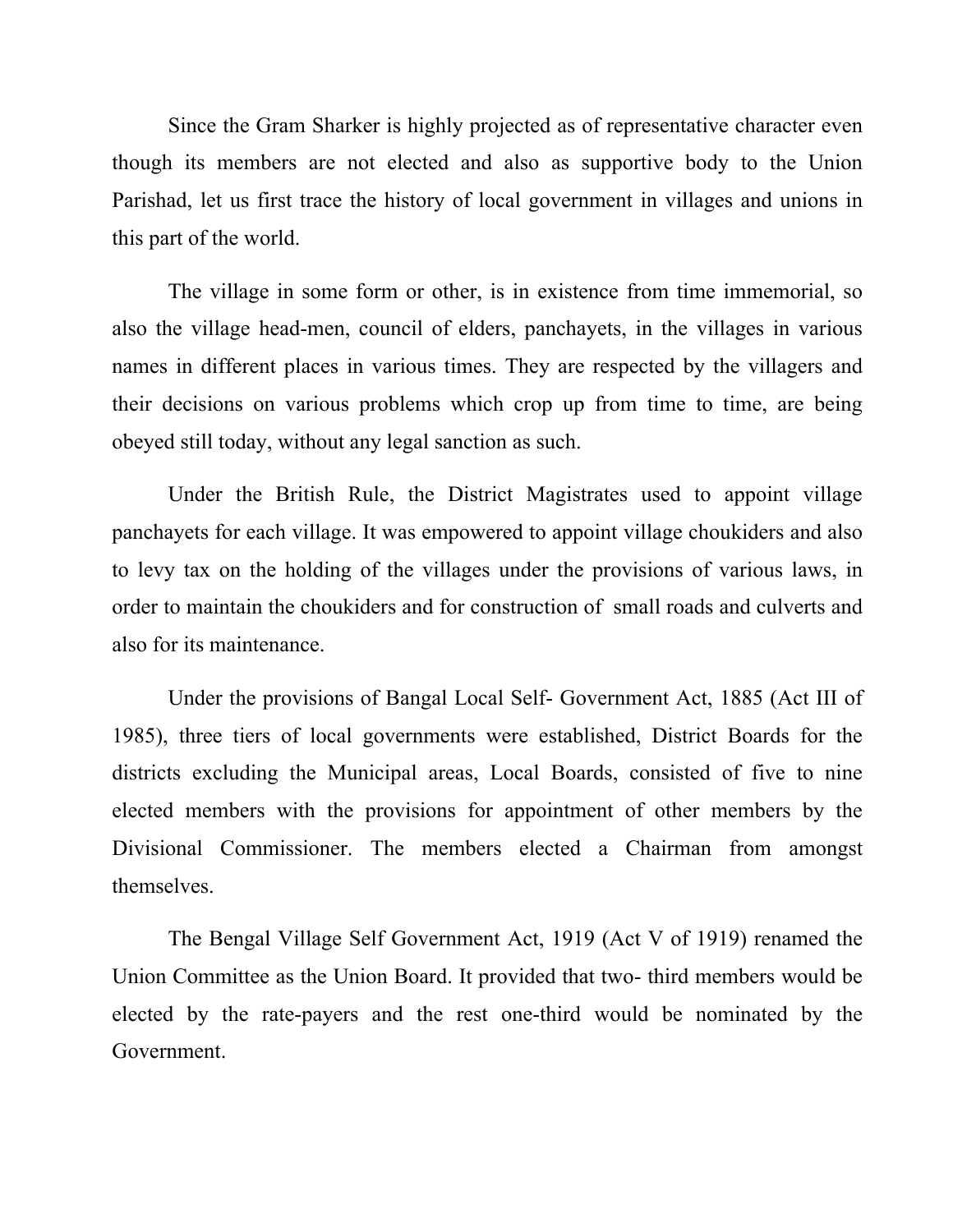In 1947, the dominion of Pakistan came into being and in 1959, during its first Martial Law period the name Union Board was again changed, this time as Union council by the Basic Democracies Order, 1959 (PO 18 of 1959).

After liberation of Bangladesh, the name of the Union Counsil [sic] was again changed, firstly, as Union Panchayet and thereafter as the Union Parishad. Bangladesh Local Government (Union Parishad and Paurashava) Order, 1973 (PO 22 of 1973), provided for election of the Union Parishads. By the Local Governement (Union Parishads and Paurashavas) (Amendment) Act 1973 (Act IX of 1973), Union Parishads were declared administrative units, by adding article 2C to the parent Order, for the purpose of Article 59 of the Constitution. The P.O. 22 of 1973, was, however, repealed by the Local Government Ordinance 1976 (Ordinance No. XC of 1976). This Ordinance provided for constitution of Union Parishads with Chairman, nine elected members and two women members to be nominated by the Sub-Divisional Officer. This Ordinance, so far the Union Parishad is concerned, was repealed by the Local Government (Union Parishads) Ordinance, 1983 (Ordinance No. LI of 1983). Section 3A was added to this Ordinance by the Local Government (Union Parishads) (Second Amendment) Act, 1992 (Act No. XLV of 1992) which provided that every union shalll be an administrative unit for the purpose of Article 59 of the Constitution.

Palli Parishad Ain, 1980 (Act No. XXXIII of 1989) was enacted for ensuring the overall improvement of the village people. Section 4 of the Act formed a village Parishad (cj-x cwil`) in each village consisting of one village headman (cj-x  $c\ddot{o}$ avb) and 8 eight members including two women member: all of whom were to be elected by the majority of the voters. Its fund was to be audited by the Upazilla Nirbahi Officer or any officer nominated by him. This Act was repealed by the Asthania Sharker (Gram Parishad) Ain, 1997 ("vbxq miKvi MÖvg cwil") (Act XXI of 1997).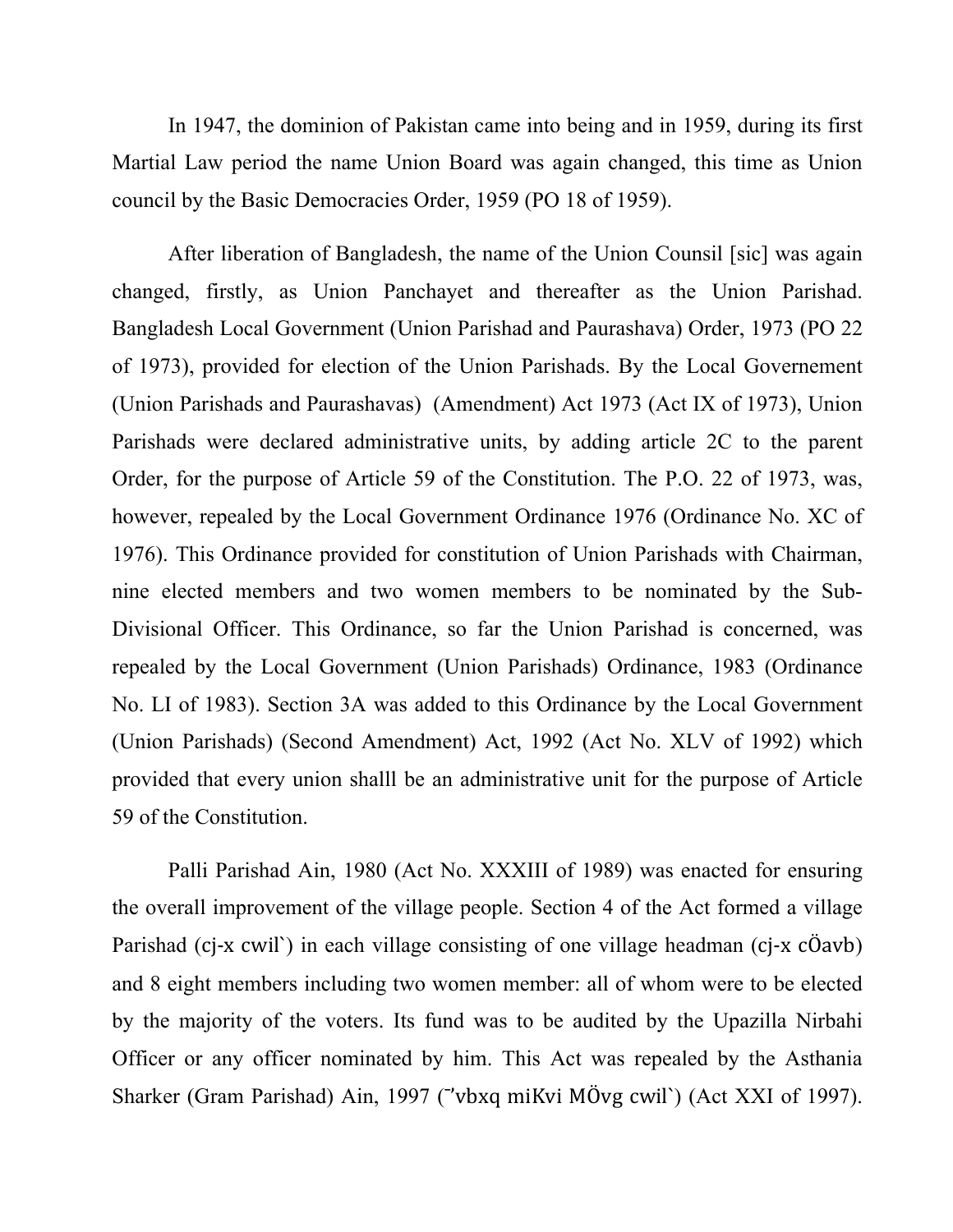This Act was also made for ensuring overall improvement of the village people on formation of a Village Parishad of a representative character. Section 3 ensures that the Village Parishad would be an administrative unit within the meaning of Article 59 of the Constitution. This would be a corporate body and consisted of one Chairman, 9 (nine) male members and 3(three) women members. The member of the Union Parishar elected from the concerned ward would be the chairman while the rest of the members, would be elected from the voters of the ward in a general meeting on the supervision of the concerned authority empowered by the Government in this regard. The funds required for the functioning of the Gram Parishad was to be borne by the Union Parishad.

This Act XXI of 1997 was repealed by the Gram Sharker Ain, 2003. This Act was also made in order to involve the village people with development workds [sic] in its grass-root level and to establish a representative body, namely, Gram Sharker, as it appears from the pre-amble and as a supportive body to the Union Parishad, with a view to ensure the overall improvement of the village people.

Let us first scrutinize as to whether the Gram Sharker has got the representative character as stated in the pre-amble of the Act.

On examination of Section 4 of the Act it appears that this Gram Sharker shall consist of one Gram Prodhan, one Adviser and 13 members in each ward. The Gram Sharker Prodhan shall be the member of the Union Parishad for the concerned ward and the Adviser will be the member of the Union Parishad in its reserved seat for the concerned Gram Sharker within her constituency. The 13 other members will be nominated by the concerned authority. Since admittedly these 13 members are not elected but nominated by the concerned authority the Gram Sharker lacks the representative character. The learned Additional Attorney General, however,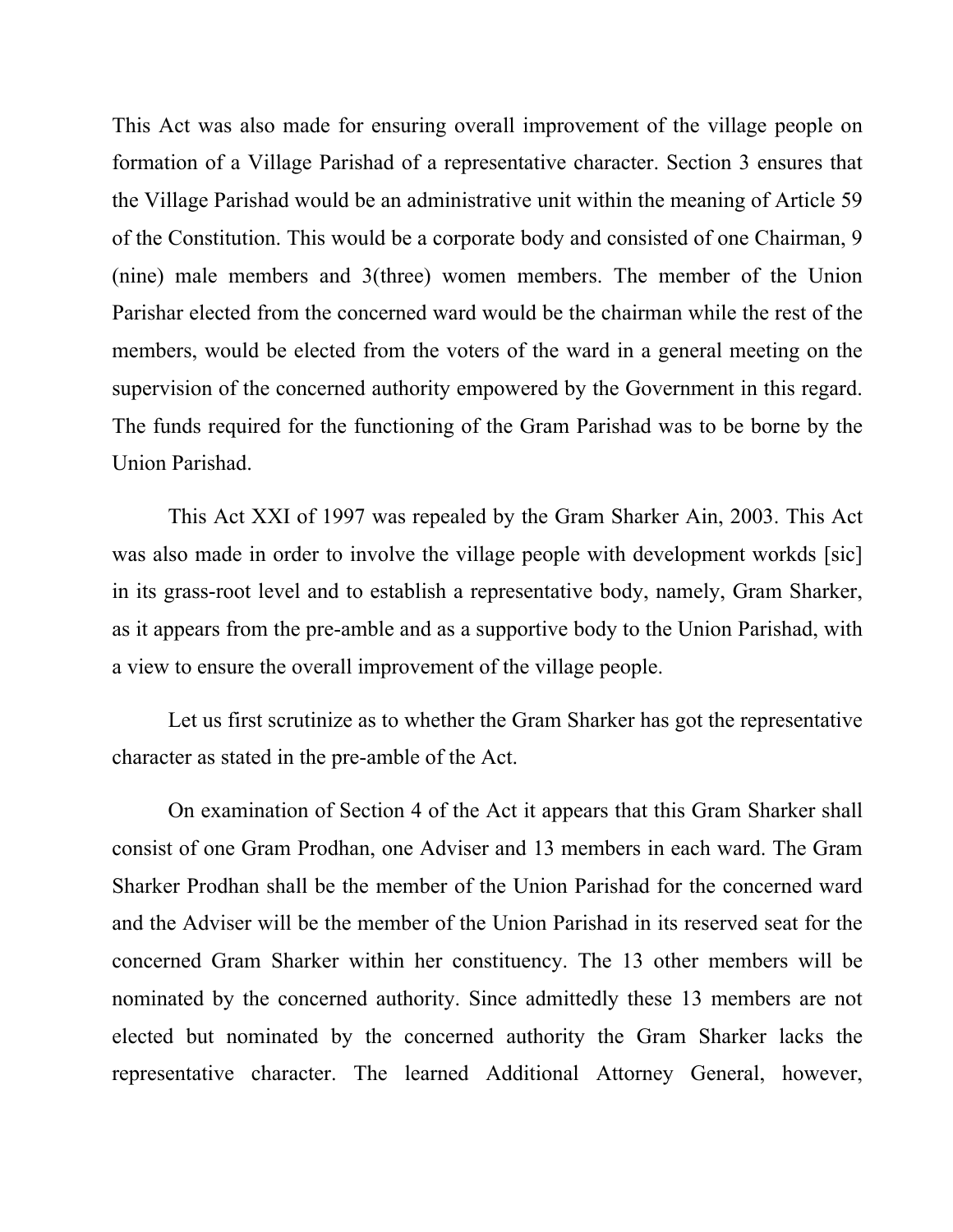strenuously argued that to attain the representative character, the members do not required to be elected all the time. He however did not elaborate the circumstances where the nominate members would also be of representative character. But when we look to this body professed to be of representative character and supportive or otherwise, to the Union Parishad, we have to read the word "cÖwZwbwaZ $g~\sim jK$ " appearing in the pre-amble of the Act and also its such 'representative character in the light of the democratic spirit enshrined in the Constitution. The concept of elected members even for the local bodies, heralded by the Bengal Self Government Act, 1885, instead of being followed, was ignored in the  $21<sup>st</sup>$  century. No plausible reason was given for such a shift from the elected to the nominated members. Being nominated, obviously they have got no accountability to the village people, whom they sought to represent but to the bureaucrats who nominate them. As such, this idea of nomination of 13 of its members is anything but democratic. It does not satisfy the requirement of democratic ideas, rather destroys the principles as glorified in Articles 7,9,11 and 59 of the Constitution. This Act is, no doubt demonstratively undemocratic, although enacted by the parliament.

But the earlier Act XXXIII of 1989 and the Act XXI of 1997 provided for pleation of all the members of the Village Parishads but the present Act under subsection (4) of Section 4 provided for nomination of all the members of the Gram Sharker. Besides, while this Act by sub-section (4) of Section 3 specifically took this body out of the ambit of Article 59 of the Constitution as an administrative unit but the earlier Act XXI of 1997, by section 3 specifically declared village parishads as administrative units as envisaged under Article 59. The Act No. XXXIII of 1989 was, however, silent in this respect but such silence was not unjustified since at the relevant period, Articles 59 and 60 were not in operation but were again revived by the Constitution (Twelfth Amendment) Act 1991 (Act XXVIII of 1991).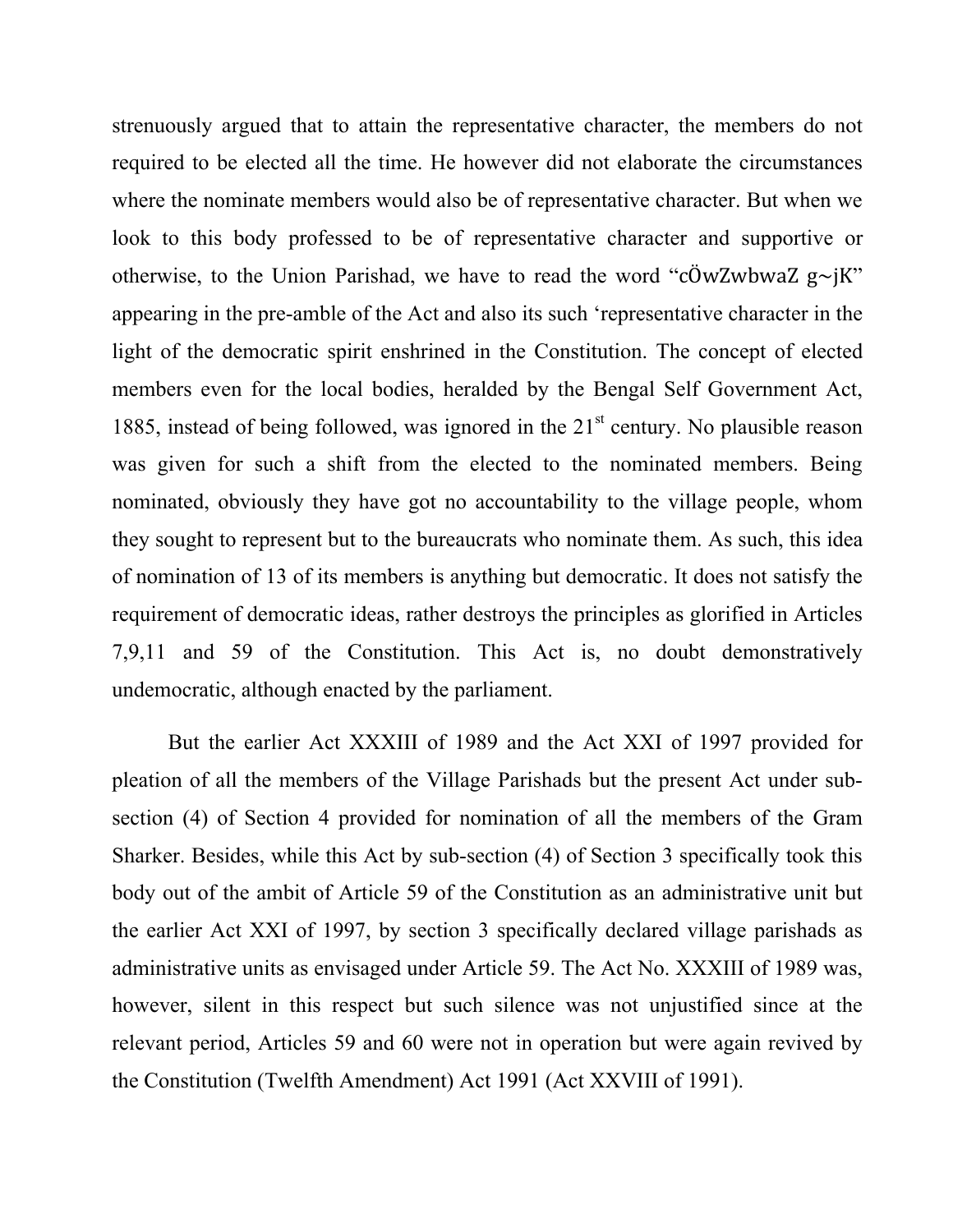It may be noted that William Ewart Gladstone as the Prime Minister of Great Britain, envisioned development of Local Government institutions in India. On his encouragement Lord Rippon, the Governor General of India, placed his famous Resolution of 1882 before the Parliament at West Minister and the beginning of the local government institutions in India heralded its beginning although slowly and humbly.

Although the preamble envisages the Gram Sharker to be a representative body but all 13 of its members as mentioned in sub-section 4 of Section 4, are to be nominated by the concerned authority as stipulated in sub-section 5. The formation of gram sharker with all nominated members are clearly stipulated in sub-sections 4 and 5 without any ambiguity. This constitution of the Gram Sharker clearly negates the idea of its representative character and comes into conflict with the preamble.

It may be noted that preamble is not a part of the Act and in case of conflict with any provision of the Act, the provisions of the Act would prevail as transpired from the decisions quoted above. Reliance can also be made in this respect to what Mudholkar, J. observed in the case of Burakar Coal Co. Ltd. V. Union of India AIR 1961 SC 954 at para-5. This legal position was similarly explained by Dua J. in the case of Tribunal Parkash Nayyar V. The Union of India 1969 (3) SCC 99 at para-6 and duly approved by Pattanaik, J, in the case of Union of India Vs. Elphinstone Spinning and Weaving Co. Ltd. AIR 2001 SC 724 at para-13.

Although the learned Additional Attorney General, Submitted that even nomination of members of the Gram Sharker may be of representative character but we are of the view that although the pre-amble of the Act envisages the formation of the Gram Sharker with a representative character but the clear words of sub-section 4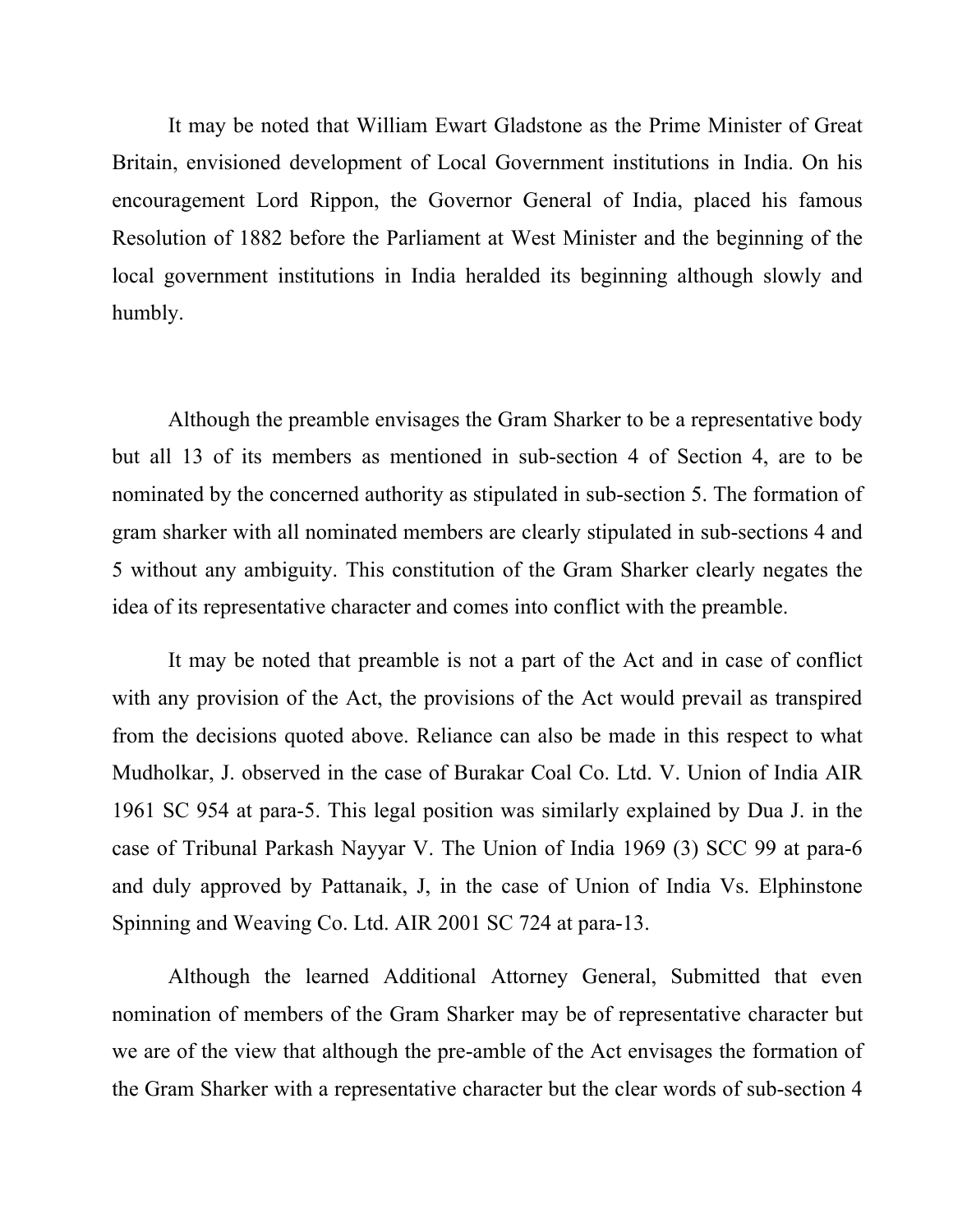and 5 of Section 4 show otherwise. The constitution of the Gram Sharker by the nominated members is anything but of representative character and negates the scheme of total democracy as glorified in our constitution and held by Mustafa Kamal, J. in Kudrat-E-Elahi Panir's case.

One of the purposes for creation of the Gram Sharker, is the development works in the villages at its grass-root. The function of the Gram Sharker are described in section 16 of the Act.

The other purpose, as contended by the learned Additional Attorney General, is its supportive role to the Union Parishad. This is also stated in the preamble as well as in sub-section 4 to Section 3 of the Act. As a matter of fact, the learned Additional Attorney General gave much importance to this supportive role of the Gram Sharker.

Section 3 creates the Gram Sharker, Sub-Section 1 states that there shall a Gram Sharker in each of the Wards. Sub-section 3 envisages that the Gram Sharker shall be a body corporate having perpetual succession and a common seal with power to acquire and hold property, both movable and immovable and can sue and be sued in its own name. In short, it will be a corporate body with legal and metaphysical existence and distinguished from other body of associations. Sub-section 4 envisages that it will not be a part of the administrative unit as defined in Article 152(1) of the Constitution but it shall be a supportive body to the Union Parishad.

Section 3 reads as follows :

Ò3| MÖvg miKvi cÖwZôv –(1) GB AvB‡bi weavb Abymv‡I cÖ‡Z¨K Iqv‡W© GKwU Kwiqv MÖvg miKvi \_vwK‡e|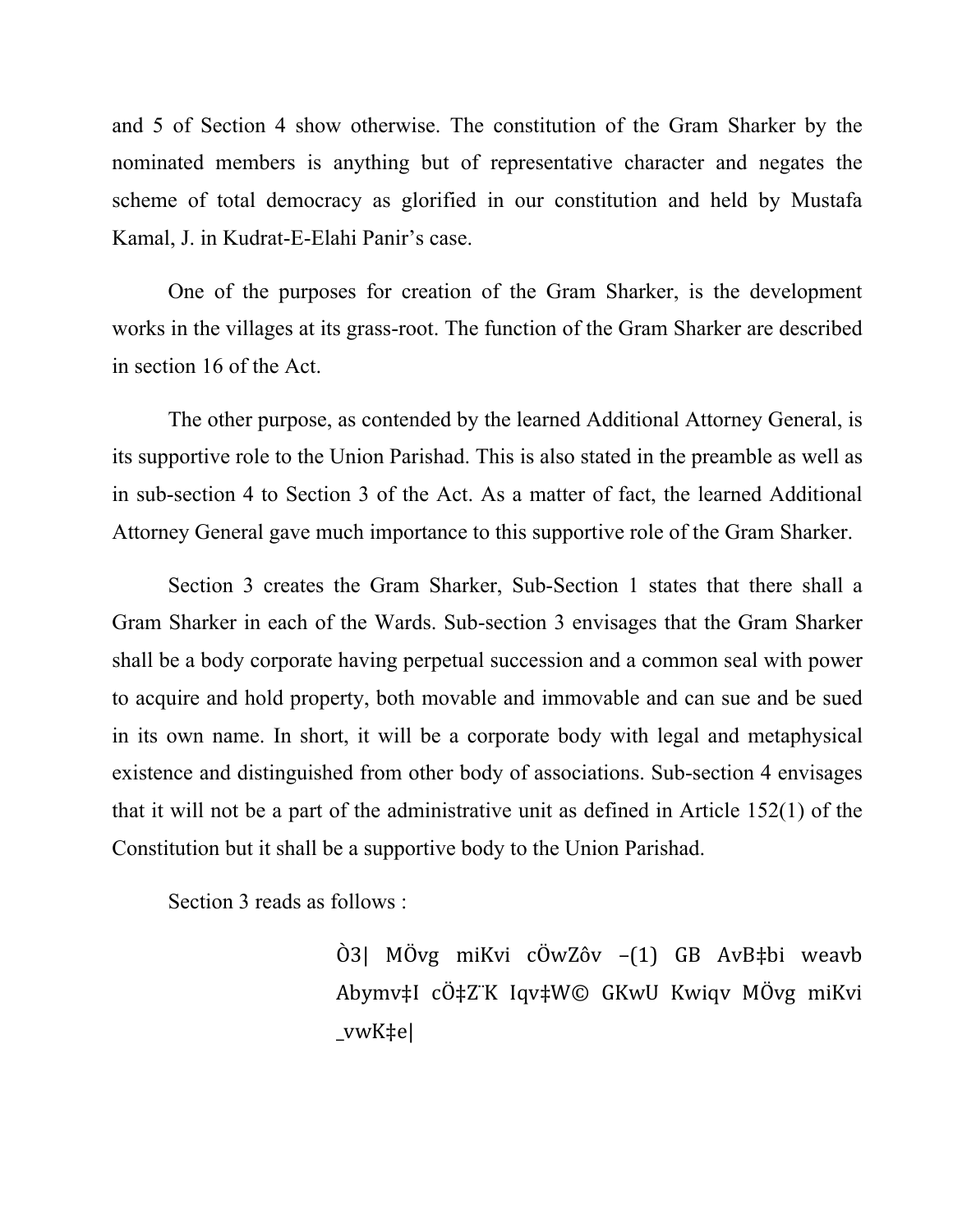(2) mswk-ó BDwbq‡bi bv‡gi ci IqvW© b¤^‡ii myP‡K MÖvg miKv $\ddagger$ ii bvg nB $\ddagger$ e|

(3) MÖvg miKvi GKwU mswewae× ms"v nB‡e Ges Bnvi "vqx avivevwnKZv I GKwU mvavib mxj †gvni \_vwK‡e Ges GB AvB‡bi weavbvejx mv‡c‡¶, Bnvi <sup>-</sup>—vei I A<sup>-</sup>'vei Dfq cÖKvi m¤úwË AR©b Kwievi AwaKv‡i ivwLevi Ges -'vbvš-i Kwievi ¶gZv\_vwK‡e Ges Bnvi bv‡g Bnv gvgjv `v‡qi Kwi‡Z cvwi‡e ev Bnvi wei"‡× I gvgjv `v‡qi Kiv hvB‡e| GB AvB‡bi Aaxb MÖvg miKvi msweav‡bi Aby‡"Q` 152(1) G msÁvwqZ cÖkvmwbK GKvsk wnmv‡e Mb nB‡e bv; Z‡e Bnv BDwbqb cwil‡`i mnvqK msMVb nB‡e|Ó

One of the main arguments raised on behalf of the petitioner that although the Gram Sharker has a legal existence as a corporate body but it does not conform such a body as envisaged in Articles 59 and 50 of the Constitution. On the other hand, the consistent case of the learned Additional Attorney General is that the Gram Sharker although is a corporate body and has got all the incidents of such a body but since it is not an administrative unit, it need not conform to the provisions of Articles 59 and 60.

It is very true that a Gram Sharker as envisaged in the Act, is not an administrative unit, as specifically spelt out in sub-section 4 of Section 3 that is even worse, because it has got all the powers and functions of an administrative unit but without its obligations. It has got all the attributes of a local government body but its such status is curtailed, as if purposely by enacting sub-section 4 to section 3, to take it out of its existing status under the provisions of Act XXI of 1997, as an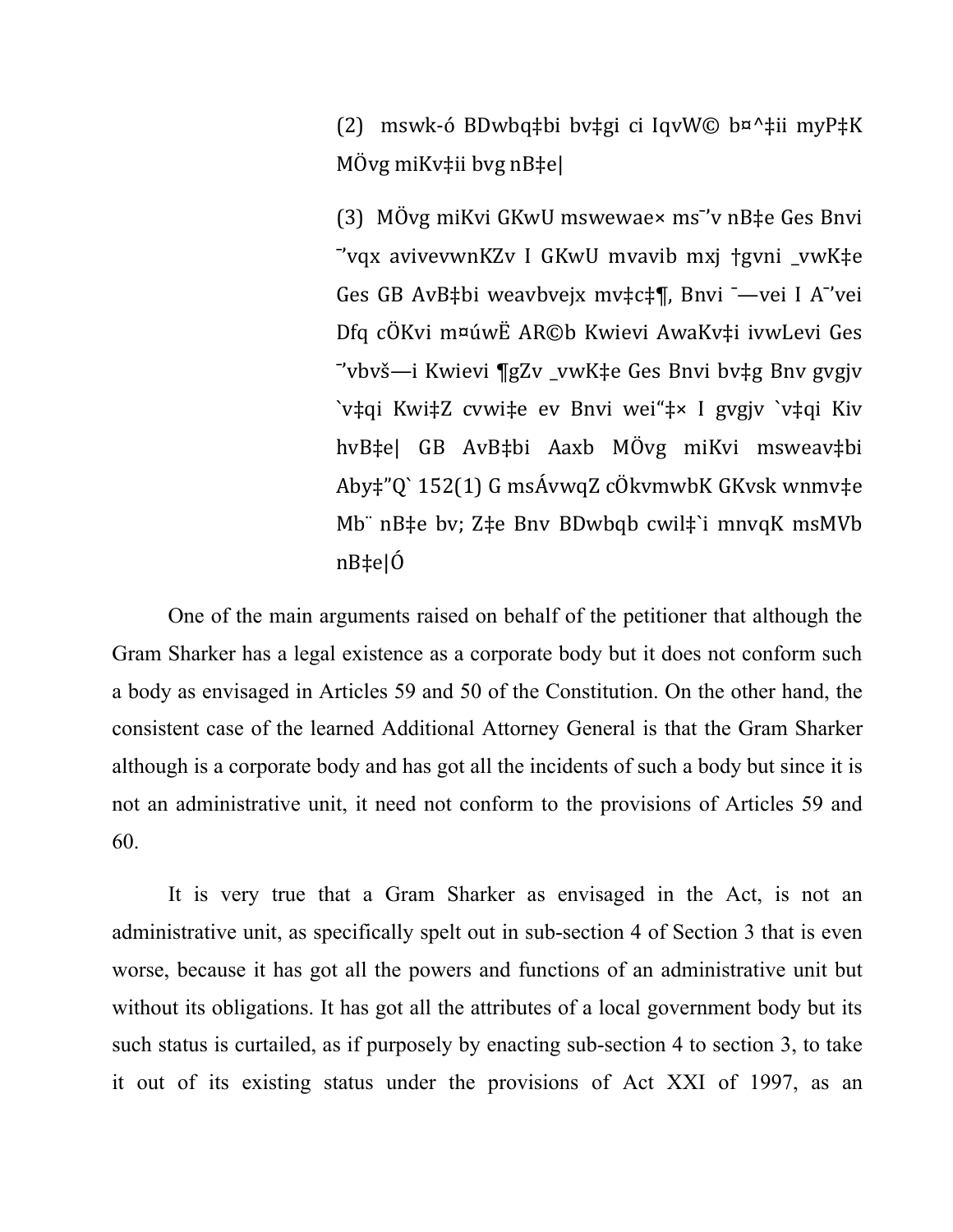administrative unit and also to make it a non-representative body by making provisions for nominations of all its members, thereby, as if purposely, robed its character as a local government body as it used to be earlier both under the Palli Parishad Ain, 1989 and also under Asthania Sharker (Gram Parishad) Ain, 1997.

On scrutiny of the various provisions of the Gram Sharker Ain, 2003, its following incidents, among others, emerge:

- i) Gram Sharker is a body corporate, distinguished from other kinds of associations.
- ii) All its members are nominated by the concerned authority.
- iii) It is a supportive body to the Union Parishad.
- iv) The member of the Union Parishad for the concerned Ward shall be ward shall be its chairman while the member of the reserved seat shall be its adviser.
- v) It is not an administrative unit.
- vi) Although it would receive its funds from the Union Parishad another sources but there is no provision for auditing its accounts.
- vii) Gram Sharker Ain, 2003, repealed the Asthania (Gram Parishad) Ain, 1997 (Act No. XXI of 1997), and replaced a local government institution by an institution, namely, Gram Sharker, constituted of nominated members who are not accountable to village People whom they sought to represent.
- viii) The members of the Gram Sharker owe their existence to the wishes of the bureaucracy.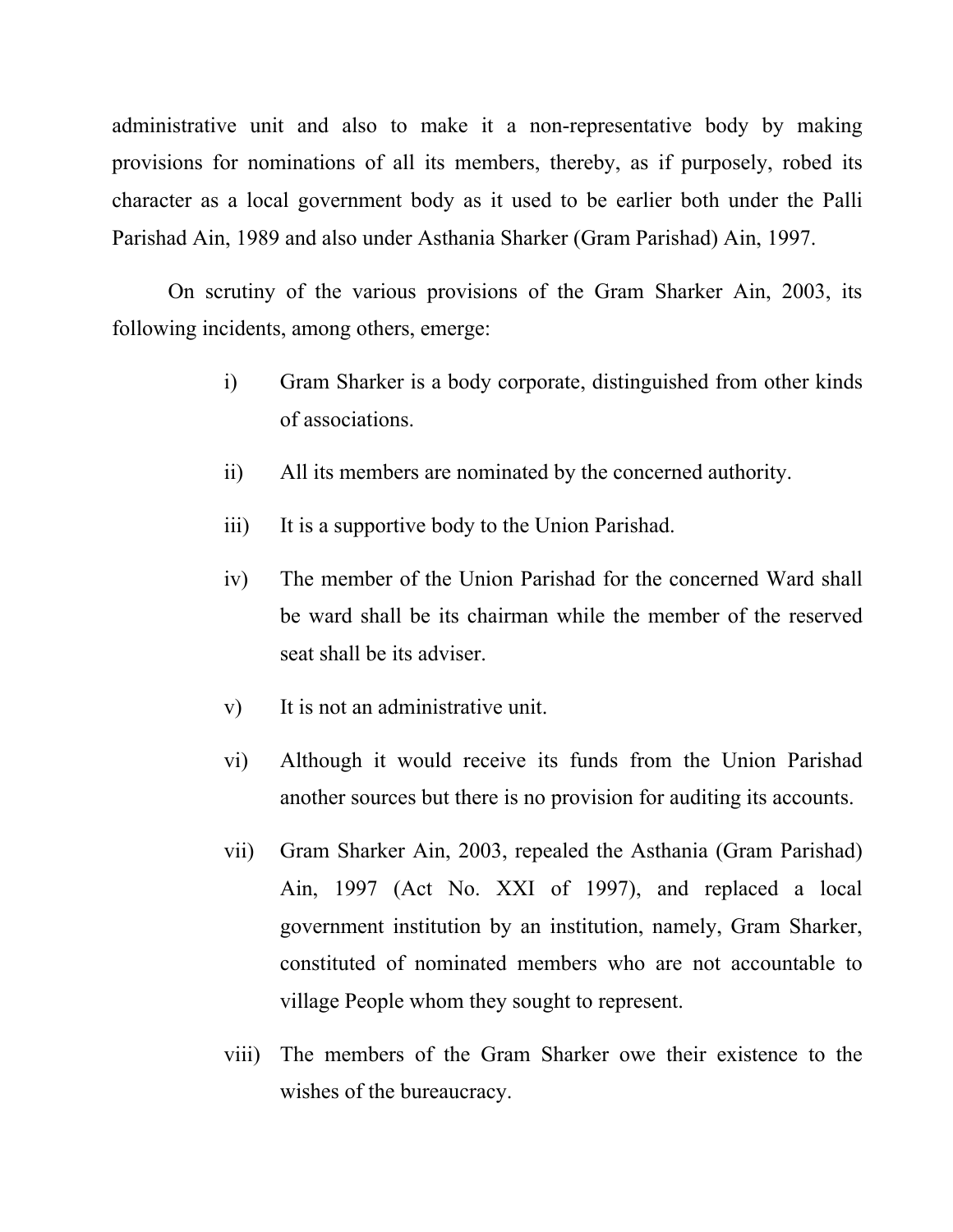It is strenuously argued on behalf of the Government that the Parliament in exercise of its legislative power under the Constitution, enacted the Gram Sharker Ain, 2003, as such its legality cannot be questioned.

This is not so always and in all respects. There is no doubt that the parliament is supreme in its legislative field. But like two other organs of the Republic, it is also a creation of the Constitution.

Article 65(1) of the Constitution reads as follows :

"65. (1) There shall be a Parliament for Bangladesh (to be known as the House of the Nation) in which, subject to the Provisions of this Constitution shall be vested the legislative powers of the Republic" (the underlings are mine).

As such, the contention of the learned Additional Attorney General in respect of the supremacy of the legislative powers of the Parliament is subject to the provisions of this Constitution and certainly not unqualified.

In highlighting the requirements for the creation of a local government institution, Mustafa Kamal, J. held as follows in Panirs case.

> "69. ………. I cannot conceive of a local government existing in terms of Articles 59 and 60 and another outside of it. That will make a mockery of Articles 59 and 60 and will be in direct conflict with Article 7(1) of the Constitution namely, "All powers in the Republic belong to the People, and their exercise on behalf of the People shall be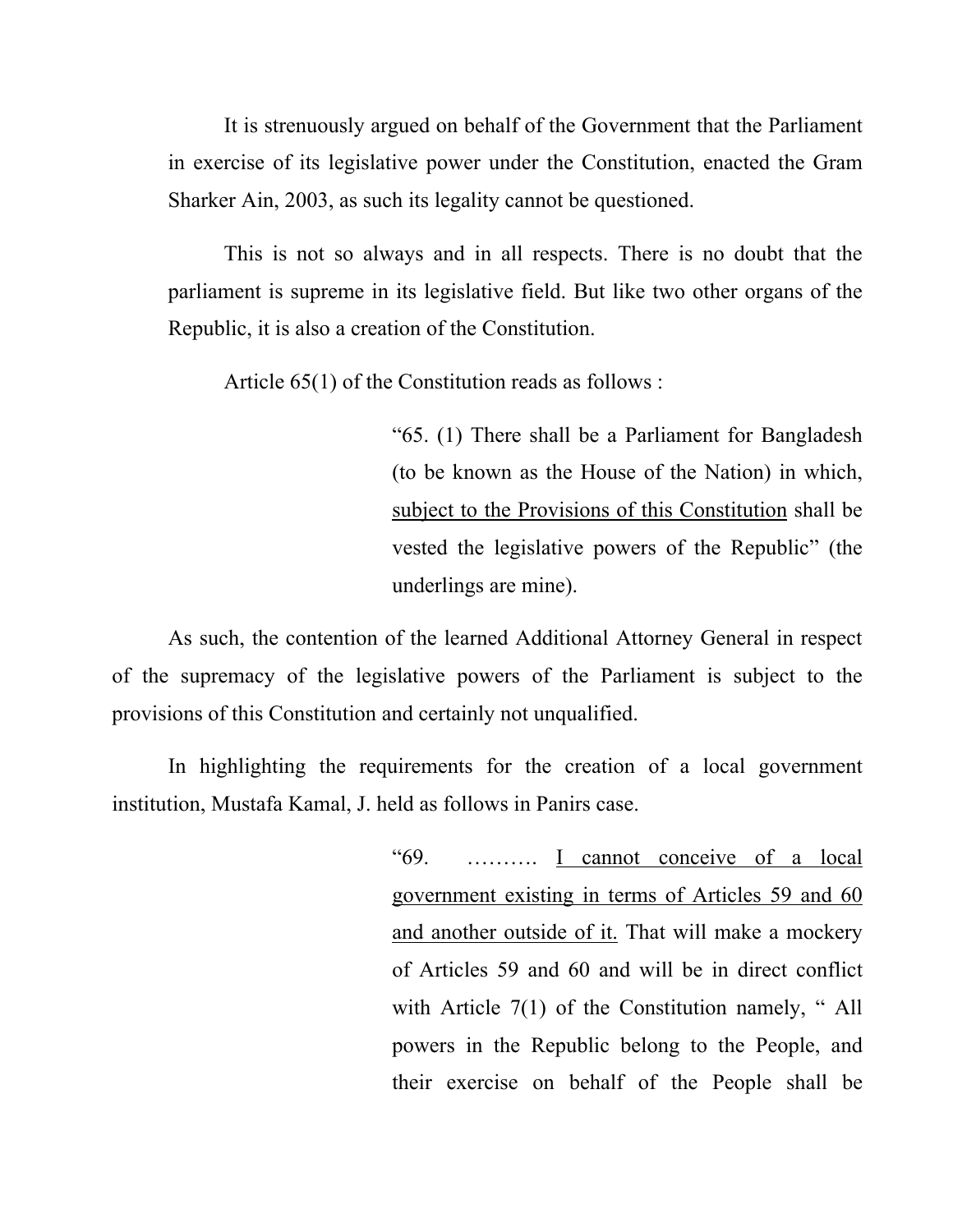effected only under and by the authority of the Constitution". If Parliament has to pass a local Government legislation. It has to conform to Articles 59 and 60, read with Article 152(1) with Articles 59 and 60 in the Constitution local Government legislation became very much a subject matter of legislation within the terms of the Constitution. Parliament is not free to legislate on local government ignoring Articles 59 and 60".

On the question of scheme of democratic principles in the country, both at the centre and also in the grass root level, Mustafa Kamal, J. held as follows at para-72.

> "72. Fifthly, from a combined reading of the Preamble, Articles 7, 9, 11, 59 and 60 of the Constitution it is clear that the makers of the Constitution devised a scheme of total democracy, both at the centre and at the level of local government. The preamble declares democracy to be a fundamental principle of the Constitution. Article 7(1) says that all powers in the Republic belong to the people and Article 11 proclaims that "the Republic shall be a democracy" Various autocratic regimes at various times vigorously persisted with the idea of an unrepresentative national government at the Centre but waxed eloquent on grass-root level democracy solely for the purpose of building up a power base. The makers of the Constitution wanted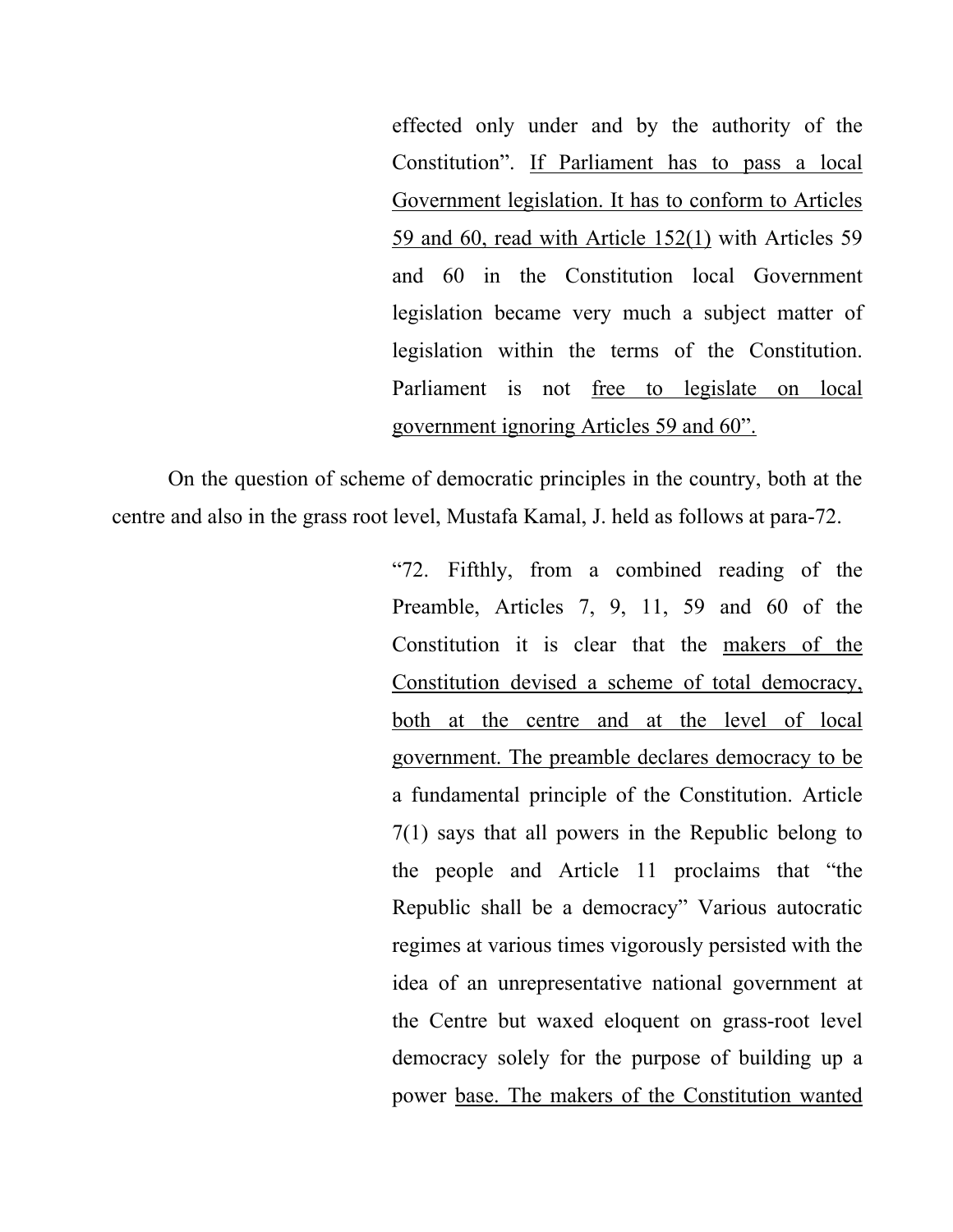no such half way house between autocracy and democracy. The choice was clearly for a fully democratic constitutional pattern, both at the national level and at the local level. And there lies the second step. Local Government "shall be entrusted to bodies, composed of persons elected in accordance with law" Special representation may be given to" peasants, workers and women", as enjoined by Article 9, but not at the cost of robbing the local government institutions of their elected, hence representative character".

(The underlinings are mine).

It appears that both the Palli Parishad created by the Act XXXIII of 1989 and the Gram Parishad created by the Act XXI of 1997, were constituted of elected persons and were local government institutions.

We specifically asked the learned Additional Attorney General as to why the representative character of the earlier Gram Parishad was destroyed and replaced by a body of nominated persons, making the Gram Sharker an autocracy, he was without any answer, save and except that even without the elected members, the Gram Sharker can be of a representative character. This explanation is illogical and we are unable to accept it.

Another contention of the learned Additional Attorney General in this respect, is that perhaps in enacting this Act, the Parliament was more concerned about the developments of the villages in the grass-root level, as such, consciously sacrificed the concept of election of the members of the Gram Sharker to that of the nomination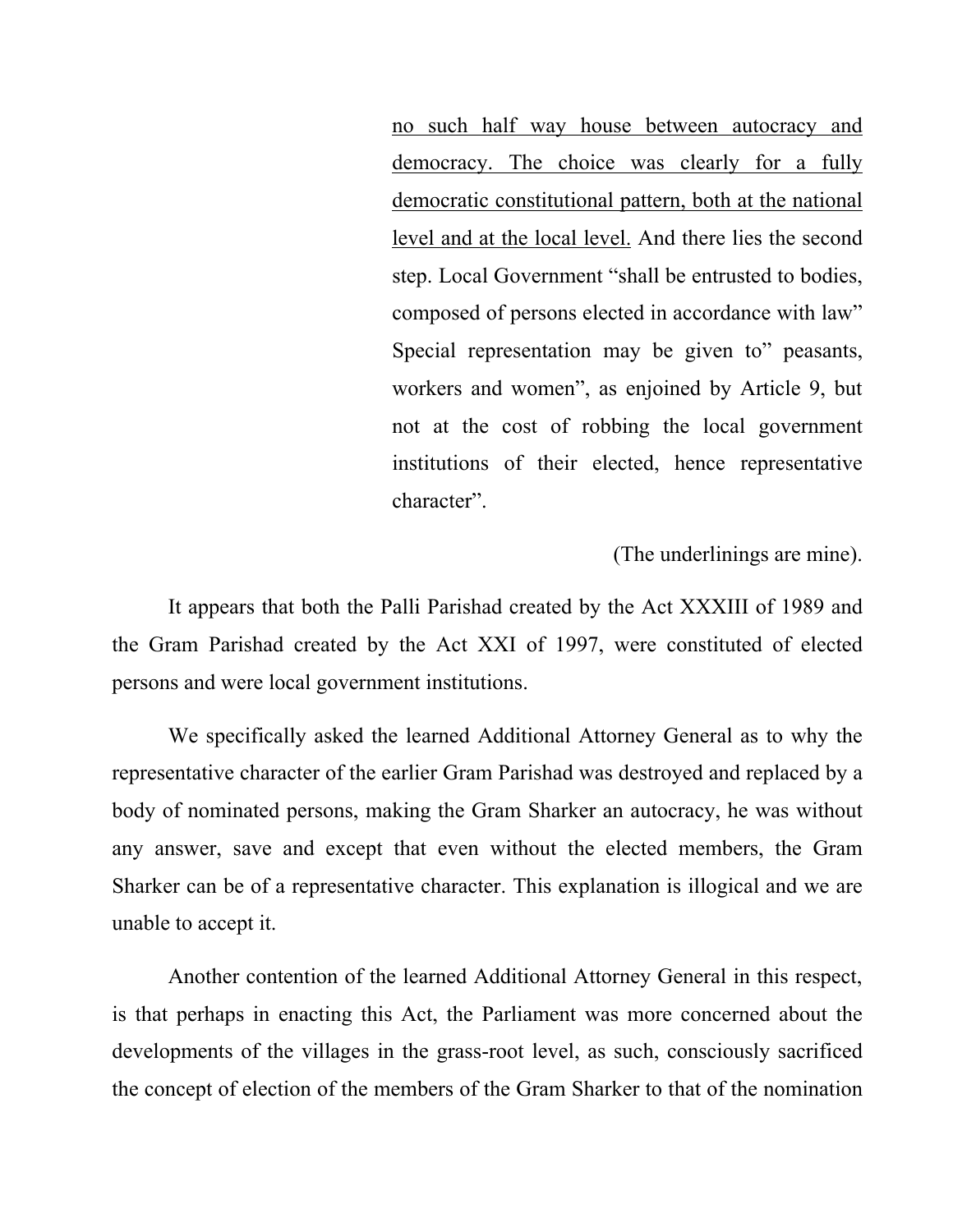by the bureaucrats. He perhaps wanted to impress upon us that autocracy accelerates development and the democracy hinders it, as if sacrifice of democracy is the price to be paid for development of the country, as if democracy and development cannot be achieved together, as if in order to achieve one, the other has to be, of necessity, sacrificed.

This is not so and totally wrong. Rather, it is the other way around. In autocracy development is imposed upon the people and it is short lived and perhaps a few is benefited. With democracy, the development comes from the people and as a normal consequence, it has a long and lasting effect on the community. There is no reason why democracy and development cannot go hand in hand as fellow travellers.

This view would get support if we look at the world map. The countries with established democratic institutions are more prosperous to those with decades of authoritarian autocratic regimes. As such, the contention of the learned Additional Attorney General, is misconceived and fallacious.

It is also pointed out to the learned Additional Attorney General that how an institution like gram sharker which is neither an administrative unit nor a representative body, as such, not a local government, can be a supportive body to the Union Parishad which is decidedly a local government, He sought to explain that the Union Parishad, in performing its functions in the grass-root level, would get cooperation from the Gram Sharker.

But it should be remembered that the Union Parishad is in existence, in one form or other, for more than hundred years and since 1919 it has a representative character. The present Union Parishad is established by the Local Government (Union Parishads) Ordinance, 1983. This Ordinance is a self contained code and by Section 4 it was established as a body corporate with the own legal existence. By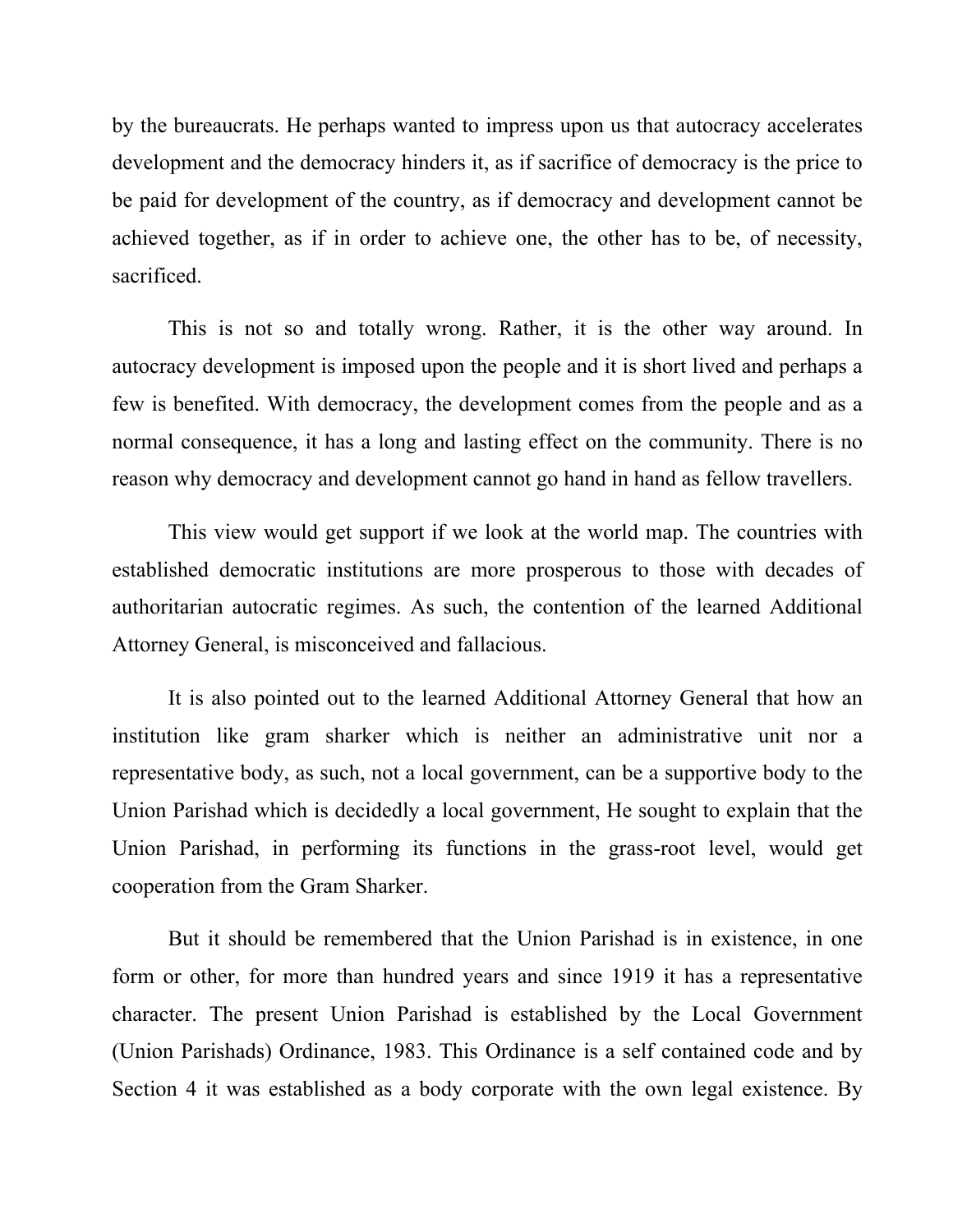Section 3A, it is an administrative unit and decidedly a local Government within the ambit of Article 59.

Since it is an independent institution, established under a law and comes within the description of a local Government as envisaged in the Constitution, it does not need any, support from any other body, not speak of a body like Gram Sharker which is dependent for its funds from the Union Parishad. It should be remembered that the Union Parishad, being a local government itself, can neither abdicate its functions nor becomes dependent on any other body. If it requires further support, it can get it from its own Ordinance, even if necessary by its amendment but need not look for support from other institutions which would tantamount to its dependence and curtailment of powers and functions. This is not envisaged or permissible under the Ordinance.

Rather, as a result of this kind of dichotomy of powers and functions, the purpose of the Union Parishad as a local government would suffer. It cannot be so. The intention of the Parliament in establishing the Gram Sharker, cannot be to make the Union Parishad, a local government, dependent on it in any way.

The next question that begs for consideration is as to whether the parliament can, in exercise of its legislative powers, replace a local government with a body which is not.

In United Kingdom, the Parliament is omnipotent. It is supreme in its legislative role. Still, there is an in-built limitation in the system. Leslie Stephens explains the position thus:

> "…………..It is limited, so to speak, both from within and from without: from within, because the legislature is the product of a certain social conditions, and determined by whatever determines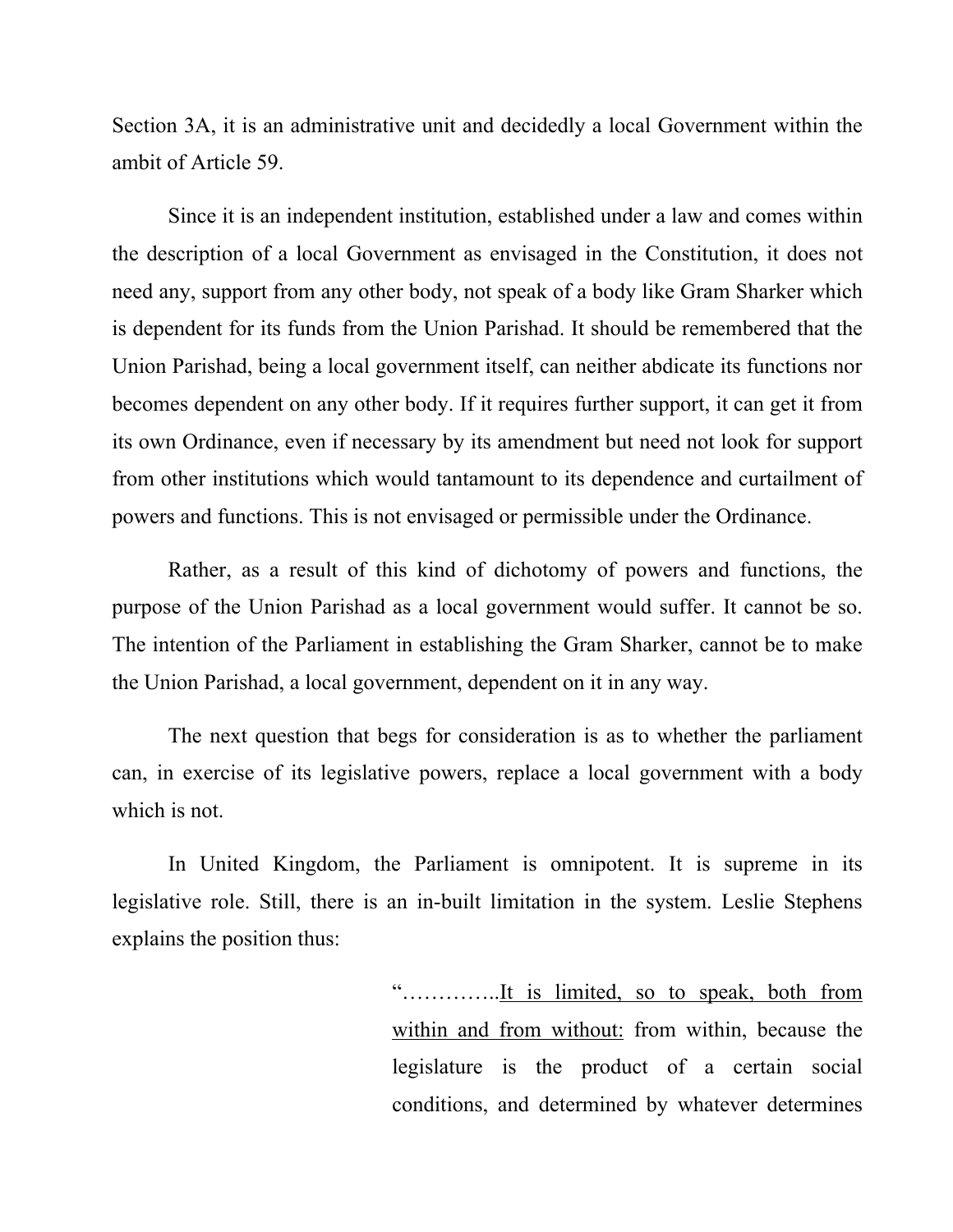the society; and from without, because the power of imposing laws is dependent upon the instinct of subordination, which is itself limited. If a legislature decided that all blue eyed babies should be murdered, the preservation of blue eyed babies would be illegal; but legislators must go mad before they could pass such a law, and subjects be idiotic before they could submit to it". (The underlinings are mine). (Quoted from Hilaire Barnett: Constitutional And Administrative Law, Fourth Edition, 2002 Page 196).

Sir John Donaldson MR, dwelt on the question in the case of R.V.H.M. Treasury ex-parte Smedley (1985) 1 All ER 589. In this case the payment from the consolidated Fund, without express parliamentary approval was challenged Sir John Donaldson MR., held:

> "…………..Before considering Mr. Smedleys" objections …………….. I think that I should say a word about the respective roles of parliament and the courts. Al though the United Kingdom has no written constitution, it is a constitutional convention of the highest importance that the legislature and the judicature are separate and independent of one another, subject to certain ultimate rights of Parliament over the judicature which are immaterial for present purposes. It therefore behoves the courts to be over sensitive to the paramount need to refrain from trespassing on the province of Parliament or, so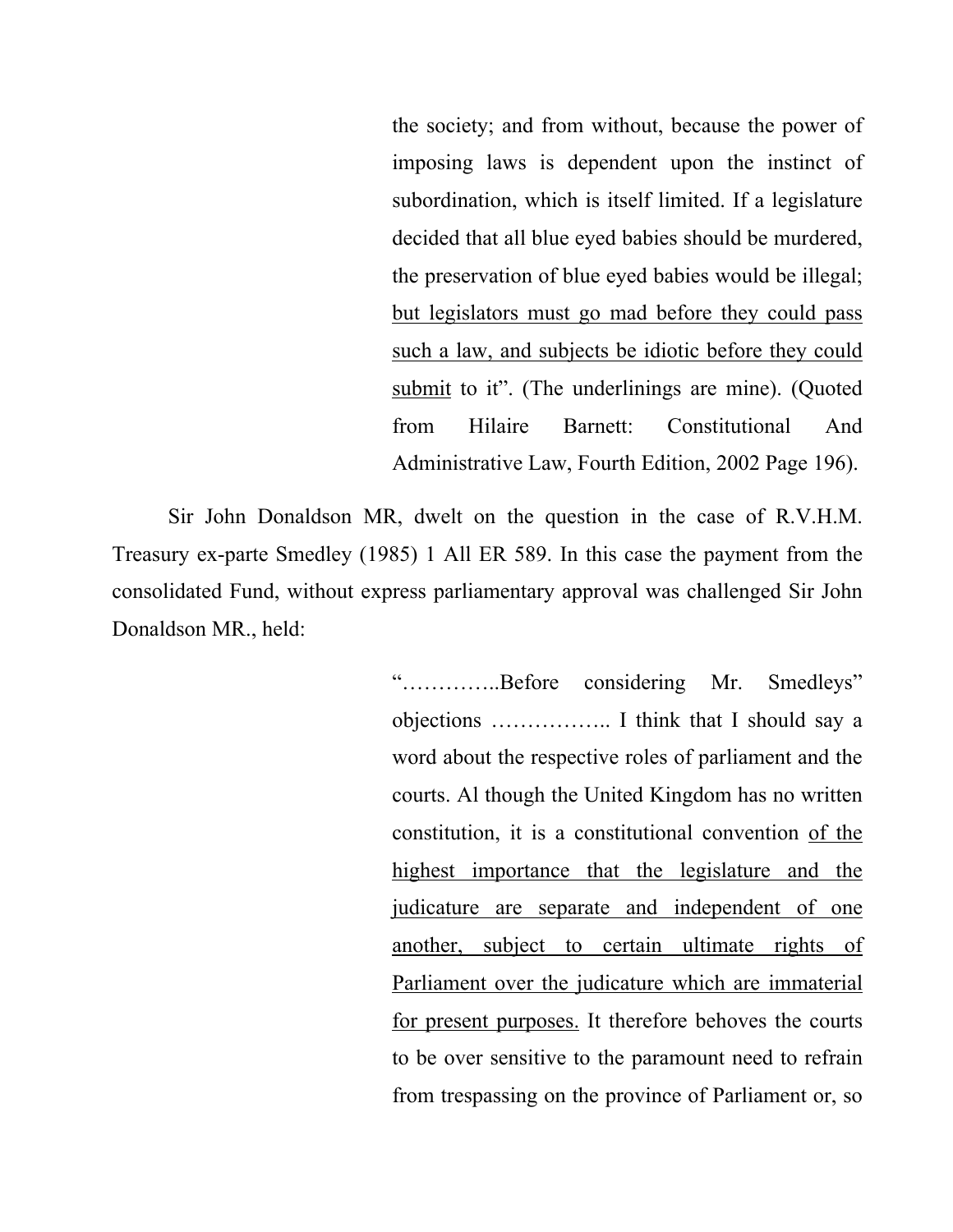far as this can be avoided, even appearing to do so. Although it is not a matter for me, I would hope and expect that parliament would be similarly sensitive to the need to refrain from trespassing on the province of the courts ………….. It is the function of Parliament to legislate and legislation is necessarily in written from. It is the function of the courts to construe and interpret that legislation. Putting it in popular language, It is for parliament to make the laws and for the courts to tell the nation, including members of both Houses of Parliament what those laws mean ............ At the present moment, there is no order in council to which Mr. Smedley can object as being unauthorized.

…………… In many, and possibly most, circumstances the proper course would undoubtedly be for the courts to invite the applicant to renew his application if and when an order was made, but in some circumstances an expression of view on question of law which would arise for decision if Parliament were to approve a draft may be of service not only to the parties, but also the each House of Parliament itself. This course was adopted in R v Electricity Comrs, P London Electricity Joint Committee Co. (1920) Ltd. (1924) I KB 171 (1923) All ER Rep 150. In that case an inquiry was in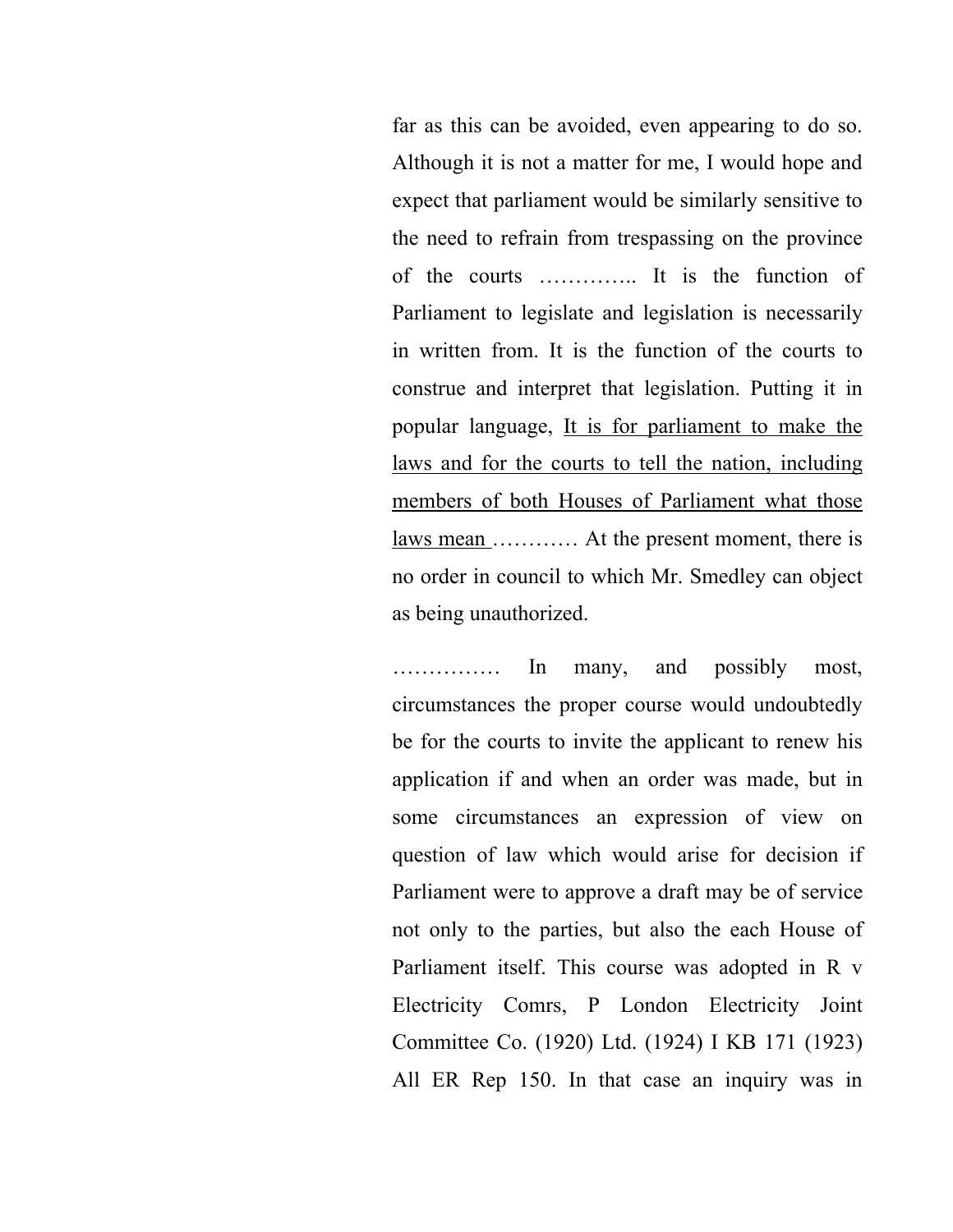progress, the cost of which would have been wholly wasted if, thereafter, the minister and Parliament had approved the scheme only to be told at that late stage that the scheme was ultra vires".

(The underlinings are mine).

In our country, like the United States of America and India, the Constitution is supreme. All three organs of the Republic, owe its existence to the Constitution. The legislative powers of the Republic is vested in the Parliament but it is subject to the Constitution.

No doubt the Parliament enacts the laws but it is for the courts to tell the nation, including the members of the Parliament, what those laws mean. The role of the Courts, in the language of H.W.R Wade is:

> "The Courts may presume the Parliament, when it grants powers, intends them to be exercised in a right and proper way. Since parliament is very unlikely to make provision to the country, this allows considerable scope for the courts to devise a set of canons of fair administrative procedure. Suitable to the needs of the time." (The underlinings are mine). (Quoted from H.W.R. Wade: Administrative Law' Fifth Edition, 1982.)

In this case, the Gram Sharkers under the provisions of Gram Sharker Ain, 2005, are created as corporate bodies but not as local government bodies. The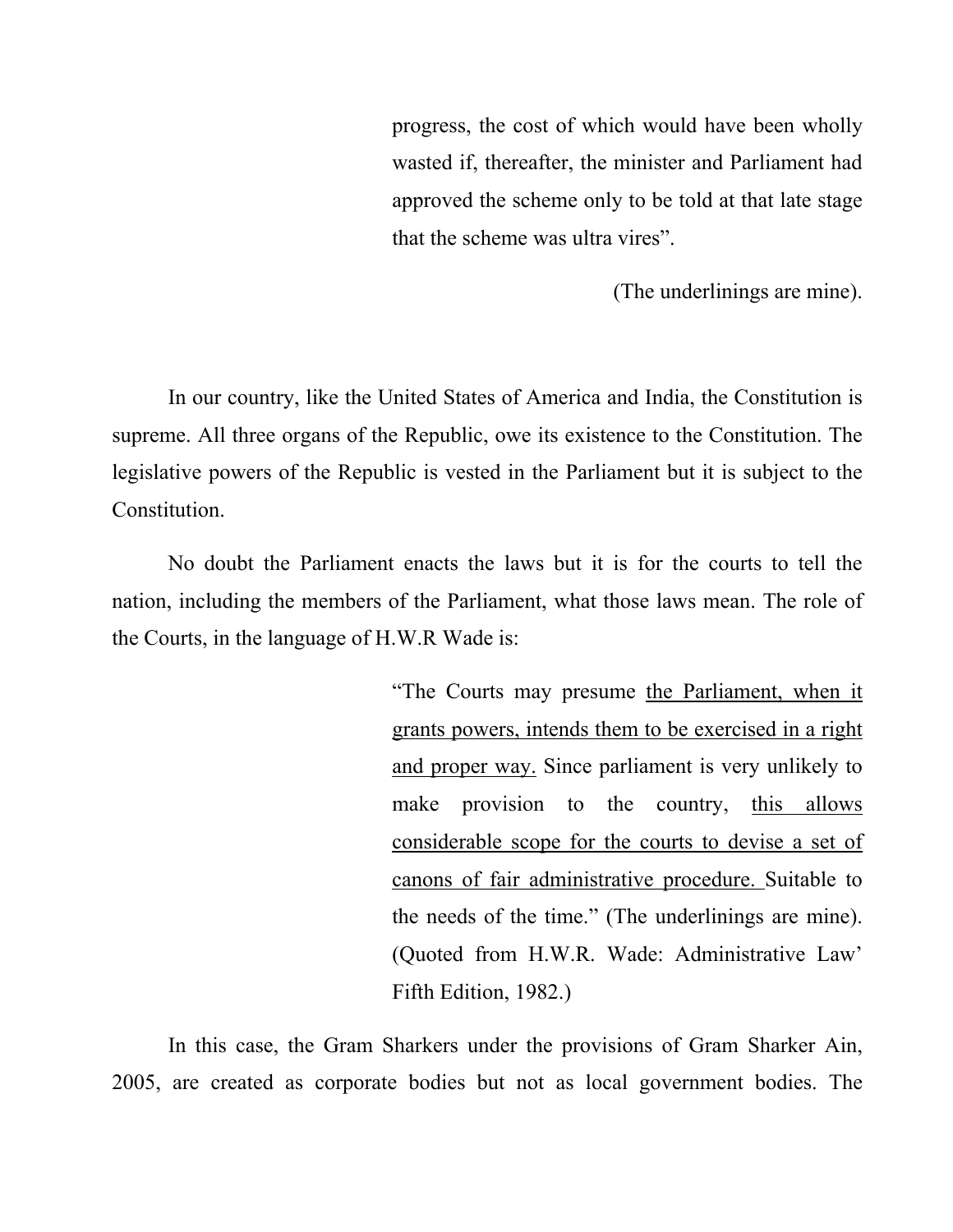Parliament in its wisdom, can do so. It can create statutory corporations also but it cannot create a body which is professed to represent a section of the people but without their representation and without making it accountable to the said section.

The Gram Sharker is sought to represent the People of the village but all its members are nominated by the concerned authority. As such, they are neither the representative of the village people nor they are accountable to them. They are accountable to the bureaucracy. As such, in the name of the Gram Sharker, an autocracy has been created. This is against the spirit of the Constitution, so lucidly explained by Mustafa Kamal, J, in Panir's case at para-72, that there cannot be any half way house between the democracy and autocracy.

The Parliament may, in its wisdom, even abolish a local Government but cannot replace it with a body like Gram Sherker which is not a local Government, but dependent on bureaucracy. This is what we call a colourable legislation in the forceful language of Mustafa Kamal, J, in panir's case at para-71.

It may be remembered that in Panir's case, the dissolution of Upazilla Parishad was justified on the ground that it was not an administrative unit. But in the perspective of village, under the Act XXI of 1997, the Village Parishad was already an administrative unit and its members were elected from and amongst the village people, bearing a representative character, as such, was visibly and decidedly a local government. But the village parishad was abolished and was replaced by nothing better than the Gram Sharker which is demonstratively an autocracy in all respect, created by the Gram Sharker Ain, 2003, in violation of the democratic spirit enshrined in Articles, 7, 9, 11, 59 and 60 of the Constitution, as such, the said Ain, is not law and we are constrained to declare so.